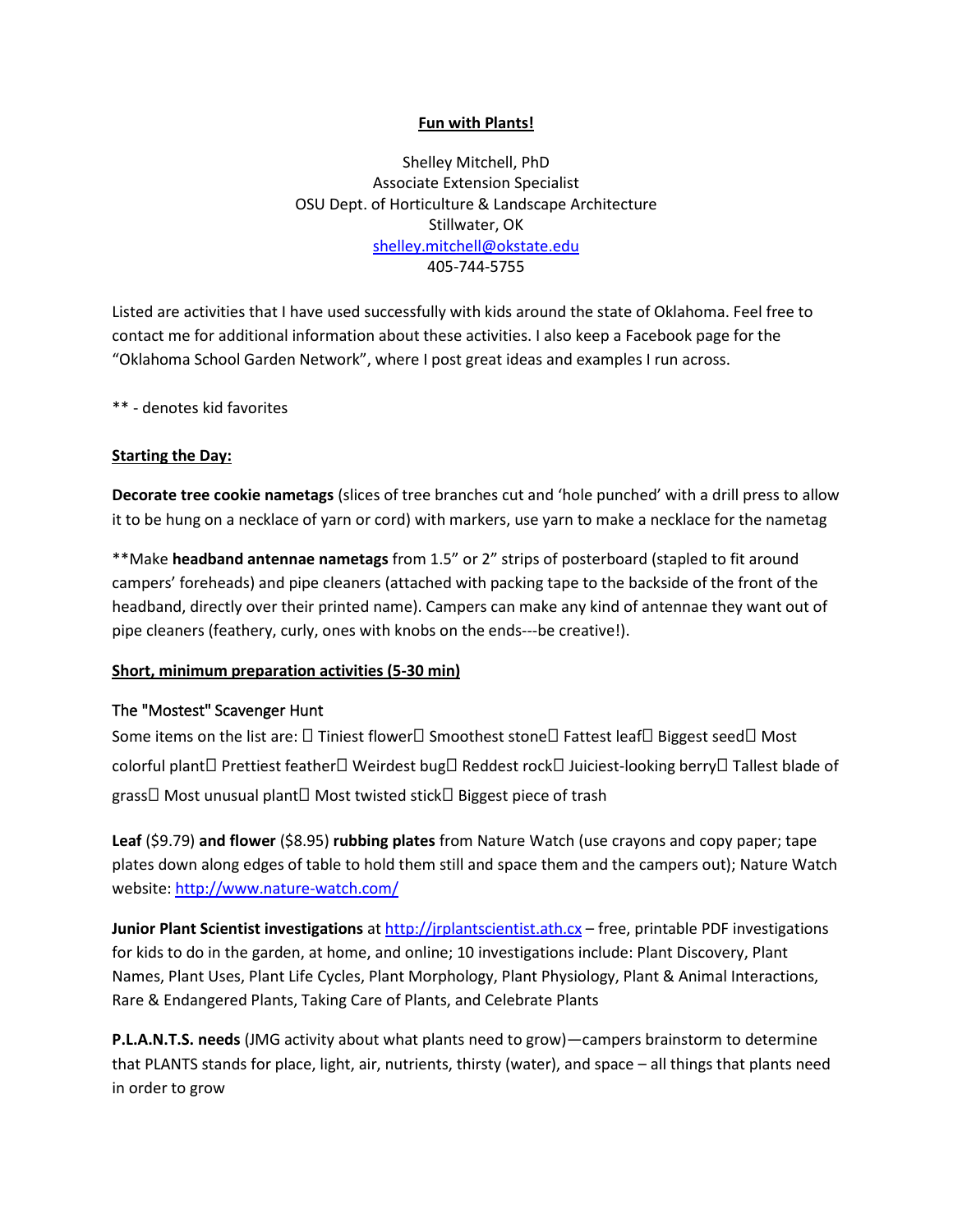**\*\*Gas Gobblers** (JMG activity to demonstrate the interrelatedness of animals and plants) – requires each child to have bubble solution, takes about 10 minutes

**Color your own flower pots** from Oriental Trading (about \$1.50 each, also available at Walmart or craft stores)-- clear plastic pots with scenes to color and insert.

**\*\*Mud pies** –put wet soil on paper plates, put flat rock in middle, spread some syrup on the rock and salt on the mud, and lay them out in the shade somewhere in the garden; check every day to see what insect visitors you get -- mud pie idea from Sharon Lovejoy's book *Toad Cottages and Shooting Stars*

**Roly poly houses** – each camper gets a baking potato and cuts it in half lengthwise, then hollows out each half and puts it back together using tape. A small opening in one end allows roly polies to use it as a 'house' for food and water (just put it in your yard in a safe place).

**Measure tree heights** using: 1) shadow method (measure a person and their shadow, the shadow of the tree, and solve for the height of the tree) and 2) 'pencil method' (hold a pencil at arm's length, use your thumb to mark the bottom of the tree and the tip of the pencil to mark the top of the tree, then rotate the pencil, keeping your thumb on the bottom of the tree, and have a helper walk to the end of your pencil tip, then measure the distance between the tree and your helper to get the height of the tree)

**\*\*Venus fly trap hand puppets** from paper plates (from JMG's "Literature in the Garden" curriculum); talk about why the trap is green on the outside (chlorophyll for photosynthesis), red on the inside (to attract insects), and how the trigger hairs work, then have the kids put their heads down and their puppets up. Walk around with a chopstick to 'trigger' the puppets, and leave raisins for 'insects'

**Make 'books' to collect plant specimens** in for paper making, pressing, etc.---take 3 lunch sacks and cut bottom ¼" of bag off (while it is still flat), fold all 3 bags as one, from top to bottom, and staple like a book at the fold (making a book with 'pages' that are either the top or bottom half of a lunch sack, and can hold small samples of plants, sticks, etc.)---this a) gets kids to tote their own collected items around (not the adults doing it), and b) cuts down on the amount of plant material kids gather (they tend to collect way too much)---some kids punch holes in the side of the sacks and make a 'necklace' to carry their treasures

**Make pocket museums for collecting 'treasures'** – Have the kids line tins (like Altoids containers) with felt (glue it in), and then they can fill the tin with little treasures and show others their little pocket museum!

**\*\*Clean Air Neck Pets** (punch hole in small plastic Ziploc bag made for jewelry, put a couple of beans and a wet cotton ball inside, make a necklace with it using yarn)---kids wear these and watch for germination. If kids think light helps germination, they wear the bag outside their shirt; if kids think warm temperature helps germination, they wear the bag inside their shirt. Who can get theirs to sprout first? This allows them to see the roots during germination as well as the shoots.

**Talk "Dirty" -- Talk about what soil is made of** (organic material, inorganic material, water and air spaces) and how long it takes to make soil (thousands of years per inch); **discuss the differences**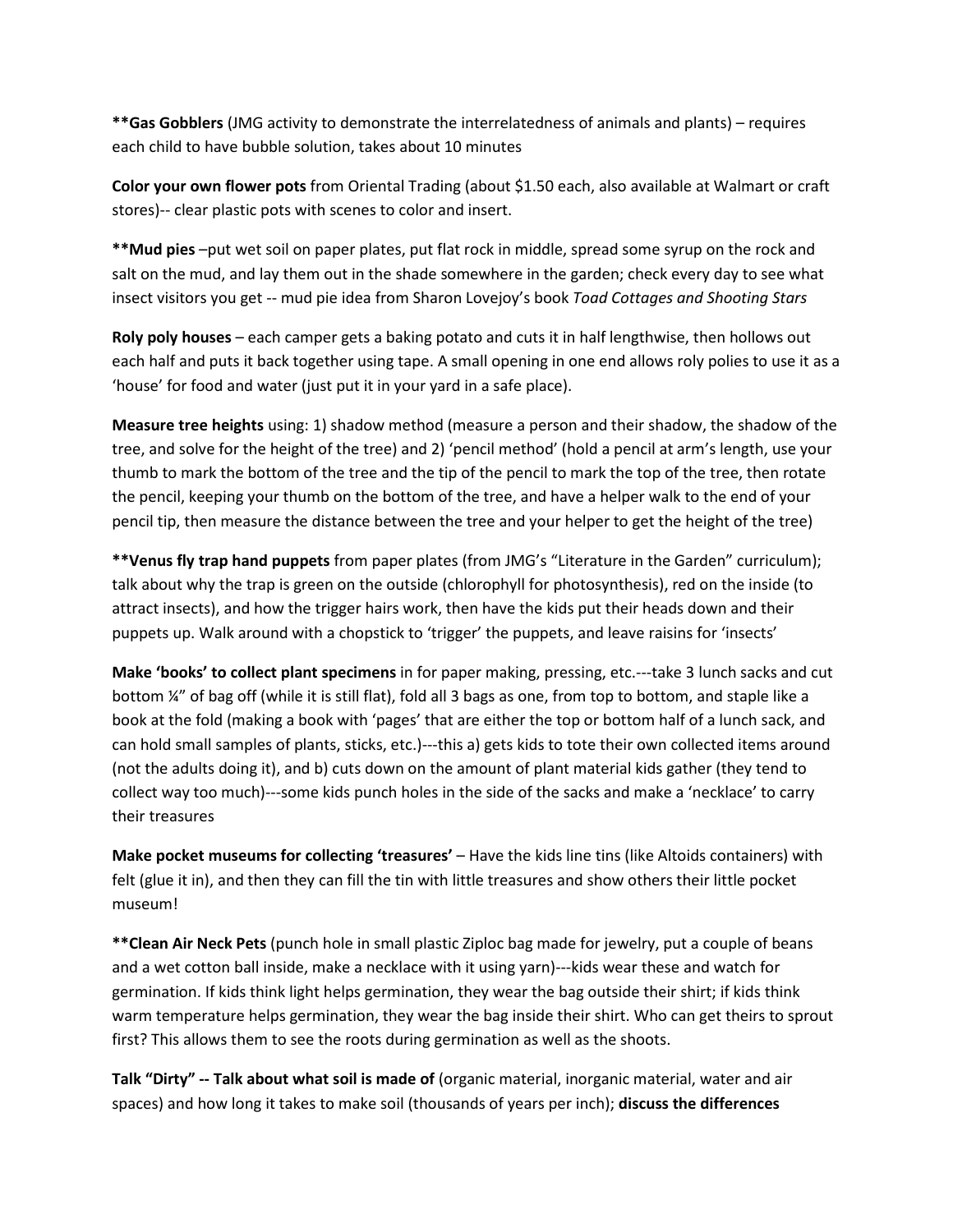**between clay, silt and sand particles** and demonstrate their relative sizes using a basketball for sand, a baseball for silt, and a bb for clay; let the kids **feel the differences** between clay (wet cat litter also works), sand, and silt (dry flour feels like silt); **demonstrate the movement of water through different soil particles** by having half of the kids stand in a line (like the game Red Rover) and let the others walk between them (don't try to prevent movement, just let the kids see how easy it is to move between particles)---sand is represented by kids standing far enough apart that their hands just reach their neighbor's shoulders, silt is represented by kids standing far enough apart that their elbows just reach their neighbor's shoulders, clay is represented by kids standing side-by-side with sides touching

**Talk "Dirty" part 2** - let kids **pour water** through flower pots full of either gravel, clay, sand, or potting soil to see how fast the water drains through (can make it a race to see whose water drains out fastest) and talk about how sandy soils don't retain water as much as clay soils, so you have to take that into account when watering plants in different environments; give each kid a plastic cup or flower pot with holes in the bottom, put a coffee filter in the bottom of the cup/pot to keep the soil inside, fill the cup/pot with soil, and let kids pour muddy water through----why does it come out clean? Discuss the **filtering properties of soil**. . .

Pasta metamorphosis -use paper plates, glue, markers and pasta to make a picture of the life cycle of butterflies (complete metamorphosis); divide the plate into fourths with a marker. The first stage (egg) is represented with acini di pepe pasta (draw a leaf around some to show where eggs are laid), the next stage (larva) is represented with rotini or fusilli 'spring' shapes (again, on a leaf which caterpillars eat), the pupal stage is represented by gnocchi or conchiglie shell shapes (hanging from a stick), and the adult is represented with butterfly-shaped farfalle (draw antennae and a flower). Arrows can be drawn between the quarters of the plate to show the direction of development.

**\*\*Termite NASCAR** – termites communicate using pheromones that just happen to be perfectly mimicked by Papermate ballpoint pens (only this brand). Used Papermate pens to draw trails for the termites to follow. Termites placed on paper follow fresh ballpoint pen trails around curves, along squiggly paths, etc. Termites can be found outdoors on rotting wood, or from university entomology departments. Sometimes exterminators have a colony to show people what they look like (or they could save some for you!). Use a paintbrush to handle the termites. They are very fragile.

\*\***Maggot art** – Give each camper a piece of construction paper and allow them to put some 'blobs' of tempera paint in several places (this is really easy when the paint is in clear condiment dispensers). Then campers can place maggots (raised in clean labs and ordered for this purpose from fisherman supply companies or bait shops) in the paint. Maggots will wriggle away, leaving trails of paint and creating art. When the maggots are done, kids can put them in other colors of paint or put them back in bowls for use with other groups. The maggots can live a few weeks—slow their development by putting them in the refrigerator. Even squeamish campers found this to be fun! Order some maggots from [http://knutsonlivebait.com/extrabright\\_maggots.html](http://knutsonlivebait.com/extrabright_maggots.html) (\$8 plus s/h for 500 maggots) or try your local bait store---fisherman use these, especially for ice fishing---maggots come in a rainbow of colors! Also <http://www.vadosbait.com/index.php/bait-store/maggots/maggots-1000-411.html> (\$9 plus s/h for 1000 maggots)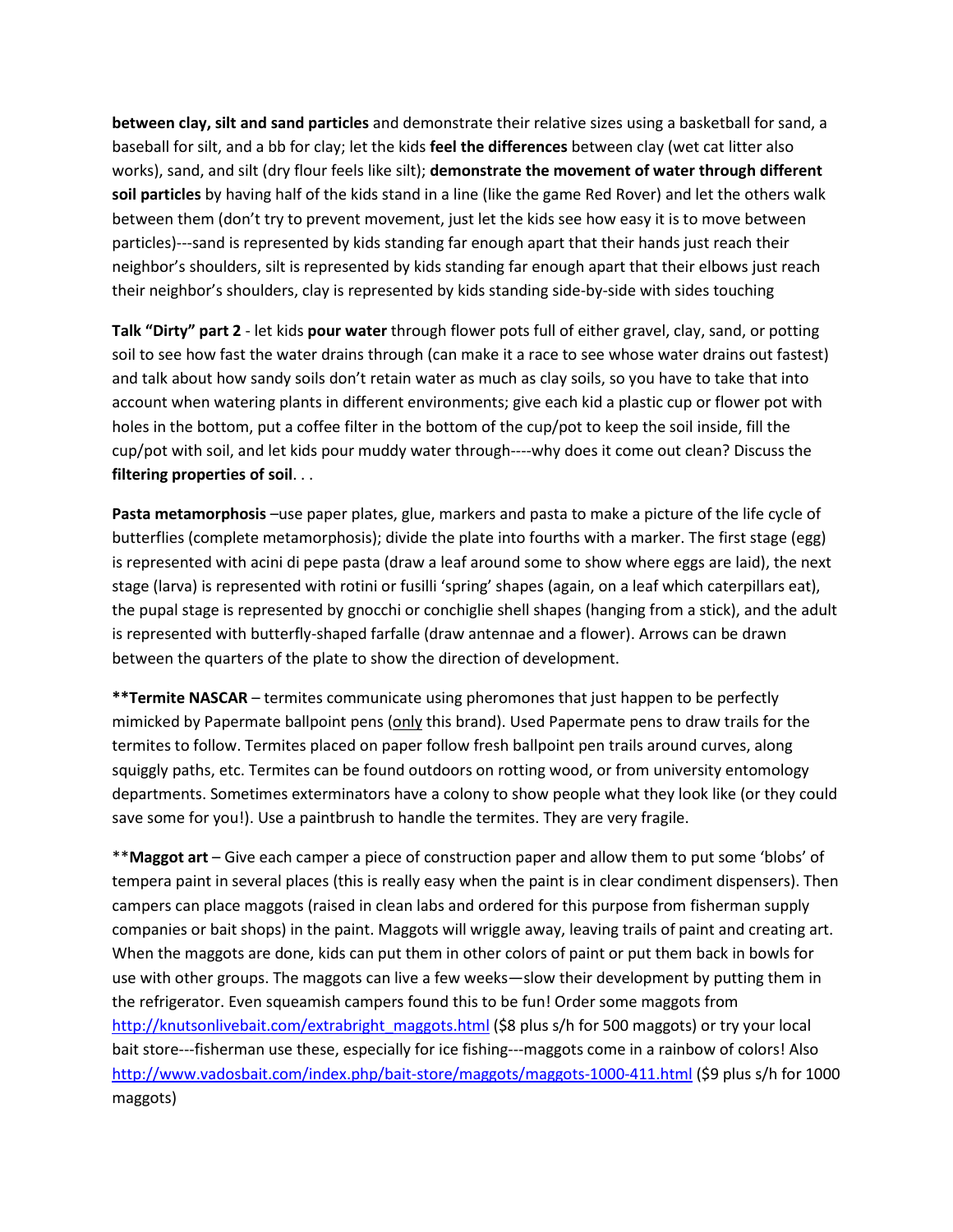**Chew on This!** – Junior Master Gardener activity allowing campers to experience eating like various insects do (use a damp sponge to pick up sugar like flies do, use stick pretzels at the corners of their mouth to pick up chocolate chips like a grasshopper would eat, drink out of a juice box through a straw like a mosquito or butterfly, etc.)

Make **sun safety bracelets** out of cord and pony beads (from Walmart), with a few UV-detecting colorchanging pony beads per child. Talk about safety in the sun, and watch the UV beads change color as you walk outside. Will putting sunscreen on the beads keep them from changing color? (UV beads from Educational Innovations; 250 for \$6.95) Educational Innovations website: <http://www.teachersource.com/>

\*\***"Sound Off" game** – Some animals find mates using sound (but predators also listen!). To simulate this, have all children get into a circle on a flat surface (meadow, gymnasium) and then put on blindfolds. Give every child a noisemaker (bells, beans in a film canister, clickers, etc.), making sure that every noisemaker type has at least 2 to 4 people using it. They need to try and listen for someone making the same sound they are, and make their way over to them while blindfolded. For the first few rounds, just let them find someone making the same sound. When they find a correct 'mate', both players take off their blindfolds and walk quietly to the sidelines and sit as a pair until the simulation is over. After the campers understand their mission, introduce a predator for later rounds. The cost of making noise is that other animals are listening too, and for different reasons! Have the children try to find their mates blindfolded while trying not to attract the attention of the predator. If the predator finds them or runs into them (predator is also blindfolded but makes NO NOISE), the 'prey' is killed and takes off their blindfold and sits out for the rest of the round. If someone lives until the end of the game (stop when there are only 'singles' left making noises), but doesn't find a mate, the species is in trouble even though one lived! Talk about how it felt trying to find your 'mate' by sound, knowing predators are also listening. You can talk about other examples of finding mates using *light* (lightning bugs, who flash in different patterns according to species, but there is an imposter who mimics the flashes and then eats the unsuspecting bugs who come over!), *smell* (salmon find their way back to their home spawning grounds using smell, and you can simulate this by making 'trails' of index cards sprayed with different scents to see if the students can follow a specific trail, or kids can try to find a 'mate' who has the same smell they do (film canisters with cotton balls soaked in different scents)), or *sight* (males of sexually dimorphic species are brightly colored or have long tail feathers, etc. to attract the females, but also so the predators are more likely to catch the males rather than the females on their nests).

**\*\*Plant pounding** –put a leaf on the sidewalk and place a piece of cotton cloth (white handkerchiefs work, or pieces of muslin) over it, then use a rubber mallet to pound the leaf so that the chlorophyll transfers to the cloth---keep the leaf and cloth from moving to get the best transfer; can also try pounding berries (carefully!!!) from some trees

**Propagate plants** vegetatively. We use snake plant, ficus, African violets, airplane plants, and Swedish ivy (the campers pick one they like). Campers fill their pots (we use our color-your-own flowerpots for this) with potting mix and then are shown how to make a cutting to propagate in their pots and take home.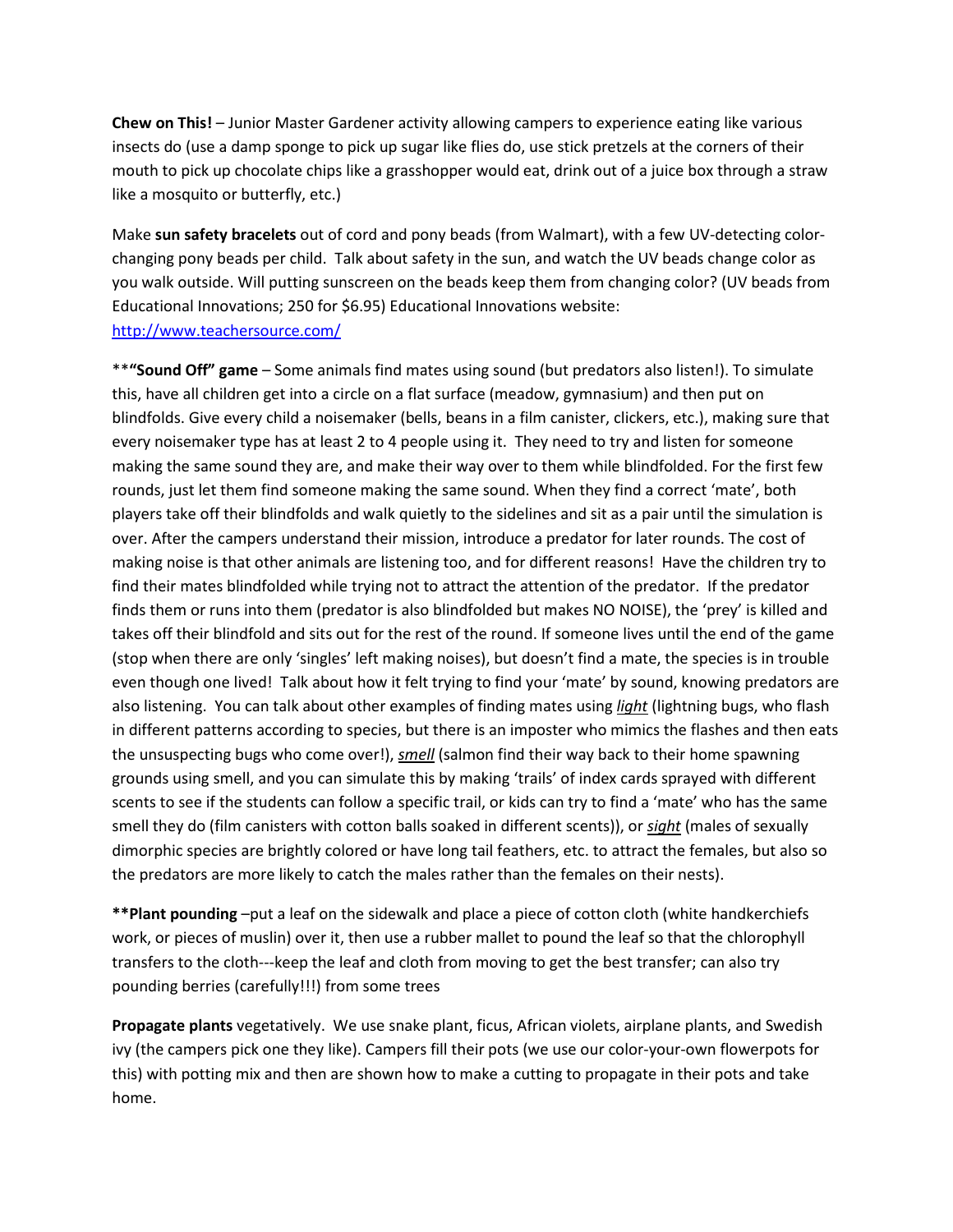**Grow Your Name** – glue grass seed in shape of your name onto paper towel, place on plate, cover with soil, mist with water

**\*\*Make Adobe Bricks** – mix 70% sand, 30% clay, some water, and some straw (optional); roll flat and cut bricks then leave to dry on wax paper or straw, or form bricks using ice cube trays (lay out to dry after they firm up in the brick shape) – leave to dry outside all week! When dry, build a little hut!

**\*\*Fundanas** – Bandanas with nature quests on them. . . the campers go off in small groups to complete quests depending upon the topic, then come back and share as a group. Tree Quest, Bug Bingo, Biodiversity Bingo, Scat & Track Quest, Lily's Pond Bingo, Nature Quest. . . website: [www.fundanabandanas.com](http://www.fundanabandanas.com/)

**Plant Parts We Eat/Vegetable Rumba** (Junior Master Gardener Basic Curriculum p. 9-10; also "Vegetable Rumba" in 4H curriculum Food, Culture, and Reading (BU-08379) p. 40-41); have students draw a generic plant with roots, stem, flower, leaves, seed, fruit; for each part of the plant, list some foods that we eat that come from that plant part; extension of activity—talk about how each part of the plant helps the plant grow or reproduce

**Origins of Our Foods** – every student gets a world map with the countries outlined (off of a Google image search for 'world map'---many to choose from); list of the continents/food origins available on p. 185-191 in Cultural Uses of Plants: A Guide to Learning about Ethnobotany by Gabriell DeBear Paye (18.50, ISBN 0-89327-422-4) and also p. 96 in Food, Culture, and Reading (4H Curriculum BU-08379); describe the uses of each plant for culinary, medicinal, cultural purposes and identify the continent of origin---students locate the continent and list the foods originating from it next to each continent (color each continent differently); optional, from p. 101 in Food, Culture, and Reading is a list of the five top fruit-producing countries for 8 specific fruits---identify and label those countries as well

**Chewed Paper and Sticky Stuff** – lesson from Oklahoma Ag in the Classroom at [http://www.clover.okstate.edu/fourh/aitc/lessons/intermed/pinata.pdf;](http://www.clover.okstate.edu/fourh/aitc/lessons/intermed/pinata.pdf) make maracas by putting a few beans in a water balloon and inflating the water balloon, then covering it with papier-mâché and letting it dry for a few days, then paint!

**Discover the identities of the different beans in 15-bean soup mix**. Use the chart here: <http://www.clover.okstate.edu/fourh/aitc/lessons/legumes.pdf> (on page 10). Glue the beans to cardboard to make mosaics.

**Dirty pictures** – gather soil from several different locations, or get sand, potting mix, and soil; use glue to draw on paper and sprinkle 'dirt' to color the glue and draw (like sand art, but with soils)

**Mason bee houses --** using water bottles with the top cut off (all parts narrower than the main body) or tin cans, fill them to capacity with paper straws ordered from Aardvark in order to make houses for solitary Mason bees. As an alternative, you can tape around the outside of the straws. Hang your straws so that the open ends face east and are protected from the elements (under an overhang of some kind). Aardvark paper straws:<http://www.aardvarkstraws.com/> (Giant, 10.5" (Unwrapped) straws for extra tall shakes and smoothies, 10.5" long with a diameter of .292". Box: \$27.00 (350 qty.)).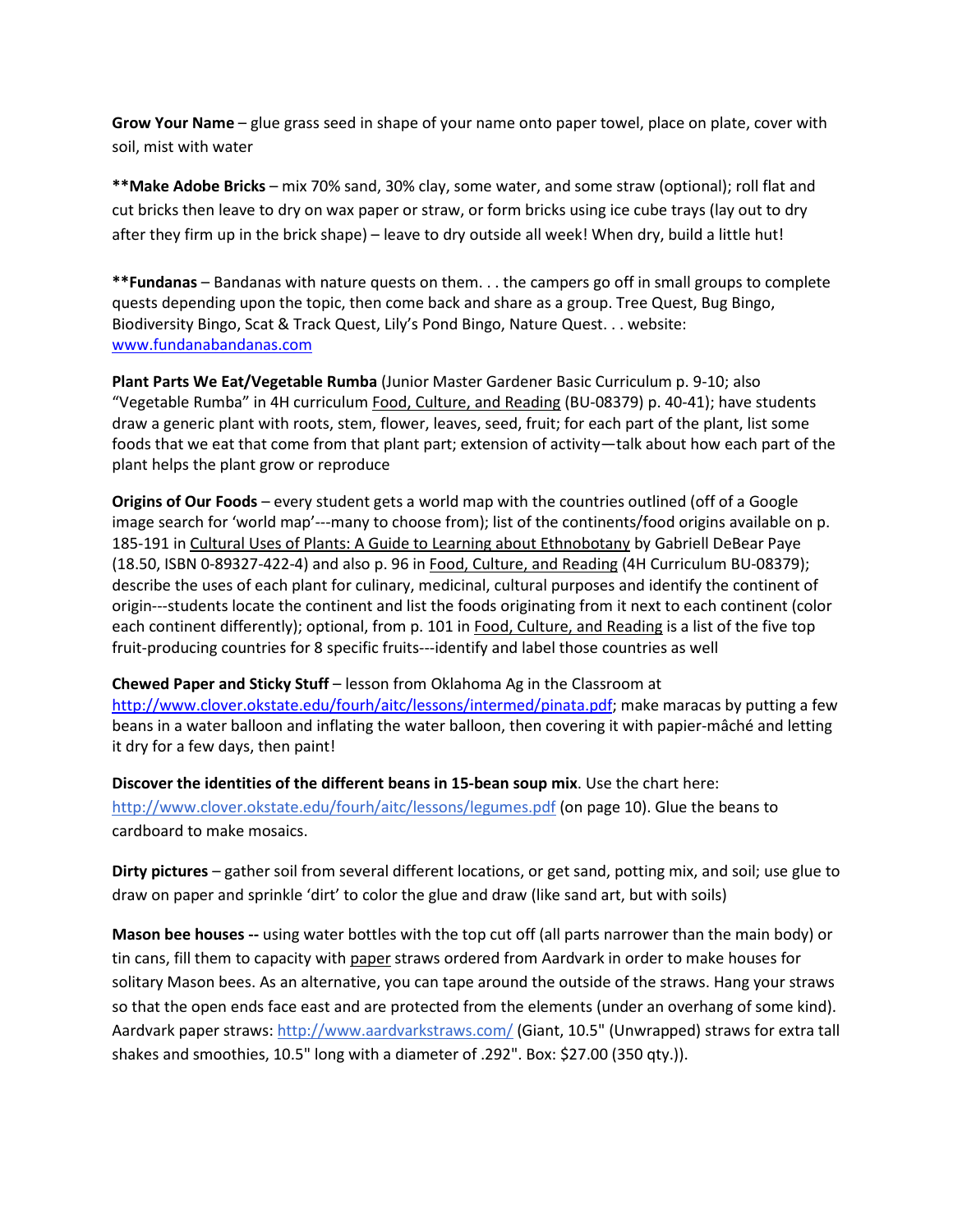**Make a bird feeder**—take an orange, cut it in half, and scoop out the orange. Now take the rind and thread strong fishing line or plastic lanyard through small holes to make it hang. Fill with peanut butter and birdseed and hang it in a tree or next to your window.

**Build a Mayan pyramid** out of small sponges (cut them into smaller pieces if necessary). Sprinkle with bird seed and grow your own chia pet (or use chia seeds from a health food store for a real chia pet!).

**Use a microscope** - Look at pollen, cotton fibers, dust, newspaper (it's a lot rougher than you think!), butterfly wings, fly wings, etc. Use a **stereomicroscope** to look at bulkier objects – the outsides of leaves, petals, twigs, etc.

**Make rain gauges from clear plastic bottles**—cut the tops off and use a ruler and a Sharpie to mark inch (or smaller) increments, starting from the bottom of the bottle. You can tape a stick or dowel rod to the outside to keep the rain gauge from falling over and anchor it into the ground.

**Flower Presses** - Make flower presses using cardboard and newspaper. If your specimens are very fresh, you may need to change the newspaper out each day at first. Keep things flat with a heavy book, rocks, or twine tied around the cardboard 'covers'.

**The Power of Soybeans -** Add glycerine (from soybeans—glycerine is with the first aid supplies at supermarkets) to bubble solution. Notice how much longer the bubbles last!

**Nature's Designs -** Use paper and crayons to collect different outside textures—take rubbings of bark, leaves, ironworks, planters, pots, pavers, etc.

**Flower Arrangements** - Use miniature clay pots and floral foam to make miniature flower arrangements using bought or collected flowers.

**Seed Etch-A-Sketch** Watch seeds sprout, including the roots. Take a paper towel and fold it to fit in a CD case or cassette tape case (or anything flat and clear). Put a seed in the middle of the towel and sit the whole thing in a shallow pan of water. The roots sprout first, and go down toward gravity (due to gravitropism response). If you want to add some fun, rotate the case every day and create "Etch A Sketch" art with the roots!

### **Longer, more involved preparation activities (30 min+)**

**\*\*Hamburger Plant**, idea adapted from the JMG activity; using different colors of felt, cut out hamburgers and talk about where every ingredient comes from (all the way back to plants---so for the beef, it came from a steer that eats plants; mayonnaise came from vegetable oil as well as eggs, from chickens which eat grasshoppers which eat plants, etc.); I got felt squares from an arts and crafts store and cut them into fourths to make it easier to distribute to the kids and create less waste; for each camper: 2 pieces light brown felt (top and bottom buns, can use Sharpie to put sesame seeds on top bun), one piece dark brown felt (beef, can put 'sizzle' lines on with a Sharpie if desired), one piece light green felt (lettuce), one piece dark green felt (pickle slices), one ½ piece white felt (mayonnaise squiggles), one piece yellow (cheese slice and mustard squiggles), 2 pieces red (tomato slices and ketchup squiggles), and one pipe cleaner cut into thirds and made into tiny circles for onion slices (use a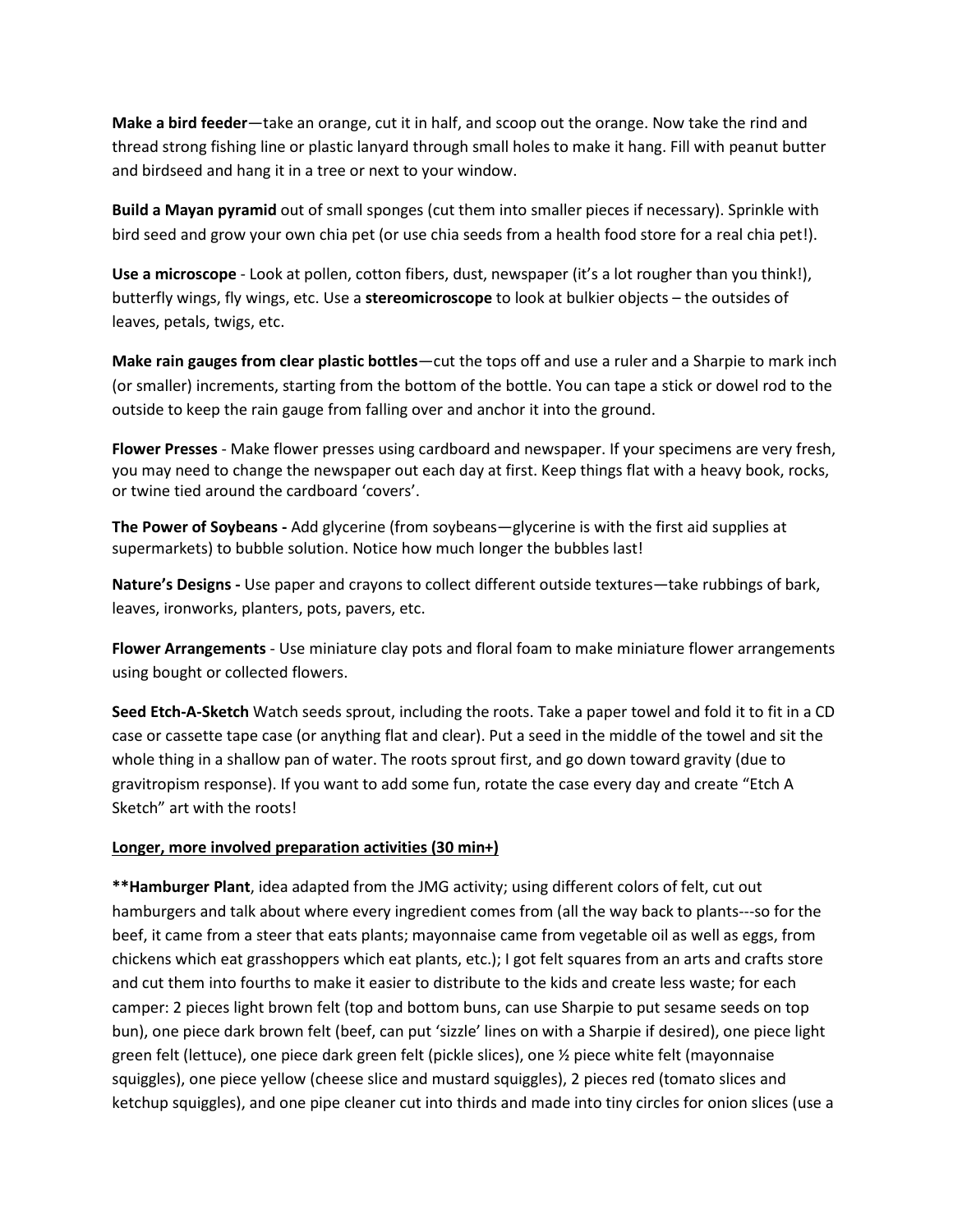white, yellow, or purple pipe cleaner); the kids loved this (put them in ziploc bags to keep all of the pieces together)

\*\***Hairy Caterpillars** (JMG activity) – using pantyhose and grass seed, make a series of balls of potting soil/grass seed mix, each section separated by knots or tiny rubber bands; decorate with unbent bobby pin for antennae, googly eyes; water on Styrofoam plate either at home or on windowsill at camp and cut the 'hair' as it grows

\*\***Build a Flowering Plant** – use straws, Q-tips, tissue paper, etc. to make a model flower that has pollen, sepals, petals, pistils, stamens, stem, leaves, even roots! Talk about what parts of the flower do what, how a fruit forms from the flower, etc. Activity kit has enough material for the first 30 students, and then you can buy additional supplies as needed from Walmart to keep doing the activity from then on. Kit costs \$23, available at www.sciencekit.com

**\*\*Make recycled paper** (MESSY) - tear tissue paper, newspapers, and collected plant materials into tiny pieces (postage stamp sized or smaller) in a dishpan (one per group of about 4 kids) and add water to make a slurry with the consistency of oatmeal, then pour a cup or two of the slurry through a screen; some kids poured into a cookie cutter resting on top of the screen in order to make shapes (keep shapes simple---hearts, diamonds); press all of the excess water out and leave to dry (still on screen) for a few days on top of a table---tissue paper makes colorful paper, plant specimens and seeds add texture and interest

**Nature masks** – campers trace mask designs (from Junior Master Gardener, but any mask pattern will work) onto posterboard and then cut them out with scissors. They decorate the front with various beans (black beans, red beans, navy beans, black-eyed peas, dried peas, etc.) in their own designs. Some add feathers for 'ears' on the masks (feathers from a craft store, in different colors). The next day (after they dry) we hot glue a short piece of bamboo (sticks or dowel rods would also work) to one side of the back of the mask so they can hold it up to their face to use it.

**\*\*Go Suck a BUG**, modified from a Junior Master Gardener activity—take clear filmstrip canisters [2" diameter, 1.5" high, 2 oz. capacity (ordered from Consolidated Plastics)] and use a drill press to punch two holes in the top of the lid (before camp) that are the same diameter as aquarium tubing (from Walmart---get the big rolls and cut them down to 1' sections, each kid cuts his 1' section down to 2 sixinch sections). Each camper gets one pre-drilled canister, one section of tubing (that they will cut in half), a piece of masking tape about 3" long, and a square of gauze (or piece of cheesecloth about 2" x 2"). Push the tubing into the holes in the lid so that about an inch of each is inside the container. On one of the tubing ends inside the container, wrap the gauze around it and tape it in place. This will prevent inhalation of bugs. To use the bug sucker, aim the open-ended tube over a bug and suck into the tube that has the gauze. You will vacuum the bug up and into the container, but not into your lungs (because of the gauze). Now you can watch your bug while it is inside your collection container. Kids love to practice bug sucking with dry rice ("practice maggots"), and then you can send them outside to vacuum pests off of the plants.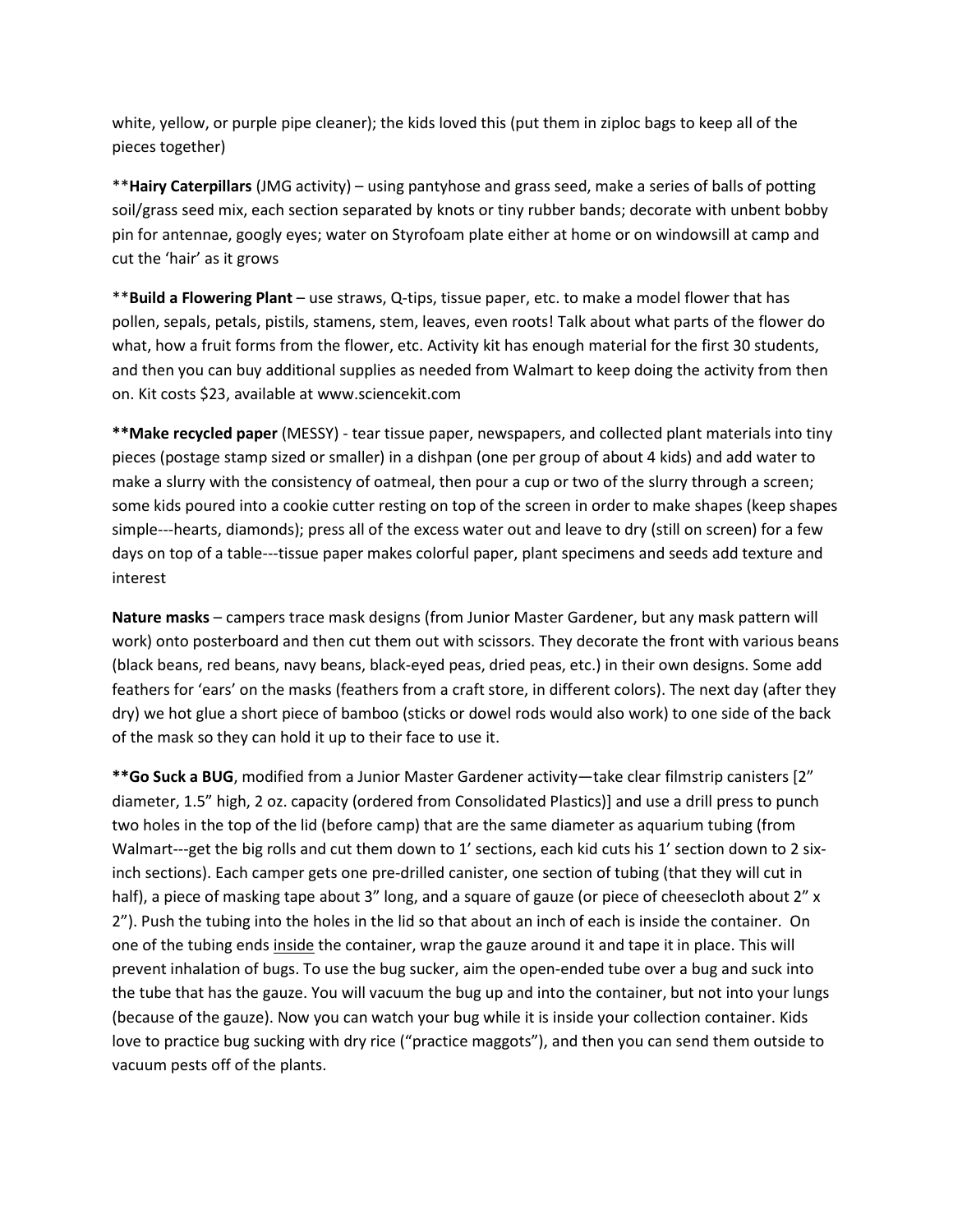**\*\*Ties that Coil** (JMG activity) – Buy old ties from a local thrift store, cut the widest part off, and use rolled up newspaper to 'stuff' the length of the tie (trying to pack in actual stuffing is hard and tends to break the stitching on the back of the tie---you may want to reinforce the stitching on the backs of the ties by putting some hot glue over the seam the day before). Insert a thick floral wire, fold the ends of the tie over and hot glue them in place to keep the stuffing and wire in, then hot glue googly eyes onto one end. You now have a pose-able snake. You could have kids research certain types of snakes, cut the tie to the correct length for that type, and use fabric paint to make the snake look as life-like as possible if you want, but the kids have fun making their own species.

**\*\*Make your own soap** (MESSY). We use molds from the craft store, color the soap in the molds with food coloring, and add some essential oils for scent. Some kids fill their molds halfway with one color and then after it hardens, add a second layer which they make a different color. I also have plastic beads of soccer balls, flowers, animals, and other fun things which some kids choose to put into their molds before the soap hardens. This activity needs a lot of adult supervision (adults pour the melted glycerin). A 5-pound bag of glycerin chunks makes about 20 bars of soap. Kids that are waiting their turn for the melted glycerin stay busy by making their own bath salts (see below).

**Make your own bath salts** by mixing 1 part kosher salt with 1 part Epsom salt in dishpans. Some campers choose to add some ground (in a food chopper) oatmeal or powdered milk as well (use half as much as one of the salts). They add some essential oil and pack the mix into Mason jars with lids, which we label with the accompanying stickers (by name and scent). A 3-pound box of kosher salt yields about 6 cups; a 6-pound bag of Epsom salt yields about 11 cups.

**\*\*Make lip balm**, using a hot plate and small pan. Get plastic lip gloss containers from Consolidated Plastics that are about 1.5" in diameter and 0.5" high, ¼ ounce (\$32.25 for 100---we get white ones). We use a recipe from one of the many online that uses vegetable oil, beeswax (3/8 of a bar made enough for over 20 containers), essential oil, glycerin and vitamin E (get the glycerin and vitamin E capsules in the pharmacy section of Walmart---kids use scissors to cut open and squeeze out the vitamin E from the capsules). Again, this is an activity with a lot of adult participation, but the kids really enjoy making their own lip gloss, and the boys give it to their mothers or sisters.

**\*\*Dying cloth** – simmer some blueberries and water in a big pot on a stove with some alum added as a mordant (so the cloth retains color better); campers use rubber bands and folding/knotting to make a 'tie-dye' pattern on their handkerchief, then place the handkerchiefs in the simmering blueberries for a few minutes (adult mans the pot); spaghetti tongs are used to remove the handkerchiefs after a few minutes, cool water is used to rinse the solids off, rubber bands are cut and knots undone so that the cloth can dry. Other plants to try – beets, cabbage, spinach, strawberries, pokeberries, onion skins.

**Morpho Puppets** – JMG activity using socks to make a hand puppet that turns from a caterpillar to a cocoon to a butterfly (outside of sock is decorated like a caterpillar using fabric markers and buttons for eyes (if the campers are old enough to sew a button on), inside of sock is decorated like a butterfly with cloth wings, button eyes, and a proboscis out of felt if the kids can sew, or just fabric markers if they can't). Put the sock puppet on with the whole sock just on your hand, all smooshed up. As the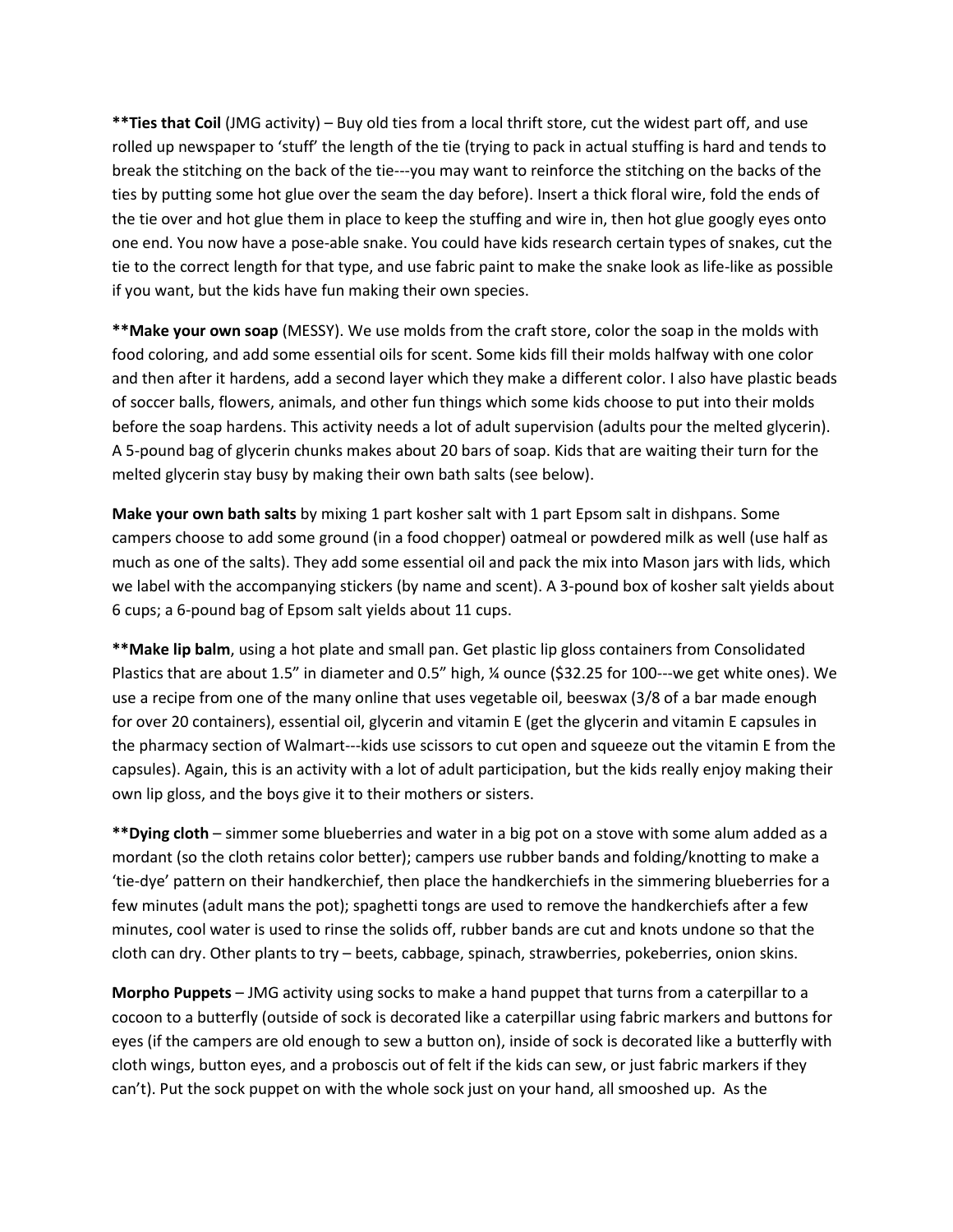caterpillar 'eats', it grows (stretch the sock out to its full length along your arm), then makes a cocoon, which is represented by stopping halfway through turning the sock inside out while pulling it off of your arm (no caterpillar or butterfly shows, just the plain sock, which looks like a cocoon). After it finishes pupating, it becomes a butterfly (finish pulling the sock off of your arm inside out, showing the butterfly!).

**\*\*Track Casting** – flatten wet sand inside a bowl (tracks available from Nature Watch), press track into wet sand, pour plaster of Paris into track– leave to harden for a couple of days

**\*\*Food Chain Game** – spread popped popcorn over a large area outside; distribute felt squares ('name tags') and safety pins to kids (brown felt = hawks, green felt = frogs, yellow felt = grasshoppers); give each player a sandwich baggie marked halfway up with a strip of masking tape; when the simulation starts, grasshoppers try to fill their bags to the halfway line with popcorn while watching out for frogs – if a frog tags them, the grasshopper must empty its 'stomach contents' (popcorn) into frog's baggie and go sit down on the sidelines to represent being eaten; frogs try to get halfway-full baggies while watching out for the hawks who will eat them (and make them empty their stomachs). . . the day ends after a set amount of time (a couple of minutes or so) or when one species is gone. . . . hawks can only eat frogs which can only eat grasshoppers which can only eat popcorn. . .if an animal is not eaten during the simulation, yet does not have a full stomach, they still die due to starvation. . . . after simulation talk about why species usually do not eat just ONE thing in nature (and why those that do are at higher risk for extinction---pandas, koalas, etc.), and why there are more prey than predators (energy consumed is used by the prey to live and reproduce, so those further up the food chain only get a portion of the total energy consumed by their prey and therefore need to eat many grasshoppers, etc. to get the energy they need to live); students often want to try playing a different role in subsequent simulations, or vary the number of each type of animal to see what happens---it works best with about a 7:3:1 ratio of hoppers: frogs: hawks, but students can figure that out for themselves

**\*\*Create a Bug** –give campers random objects (parts of egg cartons, colored cellophane, buttons, pipe cleaners, artificial flower petals, netting, metallic confetti, beads, toothpicks, pom poms, etc.) and allow them to create a bug; after finishing, they can do a 'show and tell' with their bug and talk about where it lives, what it eats, etc.

**Bamboo Windchimes** – Assemble windchimes from various lengths of pre-drilled bamboo, decorating with beads, paint, seeds, etc. Use fishing line to hang the bamboo pieces. (Kids like this, but some kids have zero frustration tolerance and do not have the patience to thread slippery fishing line through holes and then tie the line.)

**Sundials –** Cut gnomens out of posterboard or cardboard (gnomen should be the same degree as your latitude—in Stillwater it is 36 degrees) then fasten to the middle of a square or rectangular piece of cardboard or posterboard to make blank sundials—put outside in a sunny location and mark the position of the shadow each hour (don't move the sundial during this process).

**Botanical Wood Prints** – using potatoes and cheap metal knives and spoons, carve half of a potato into a positive or negative impression (simple is best—stars, hearts, etc.) and then let students use the potato 'stamps' to make block prints using tempera paint and paper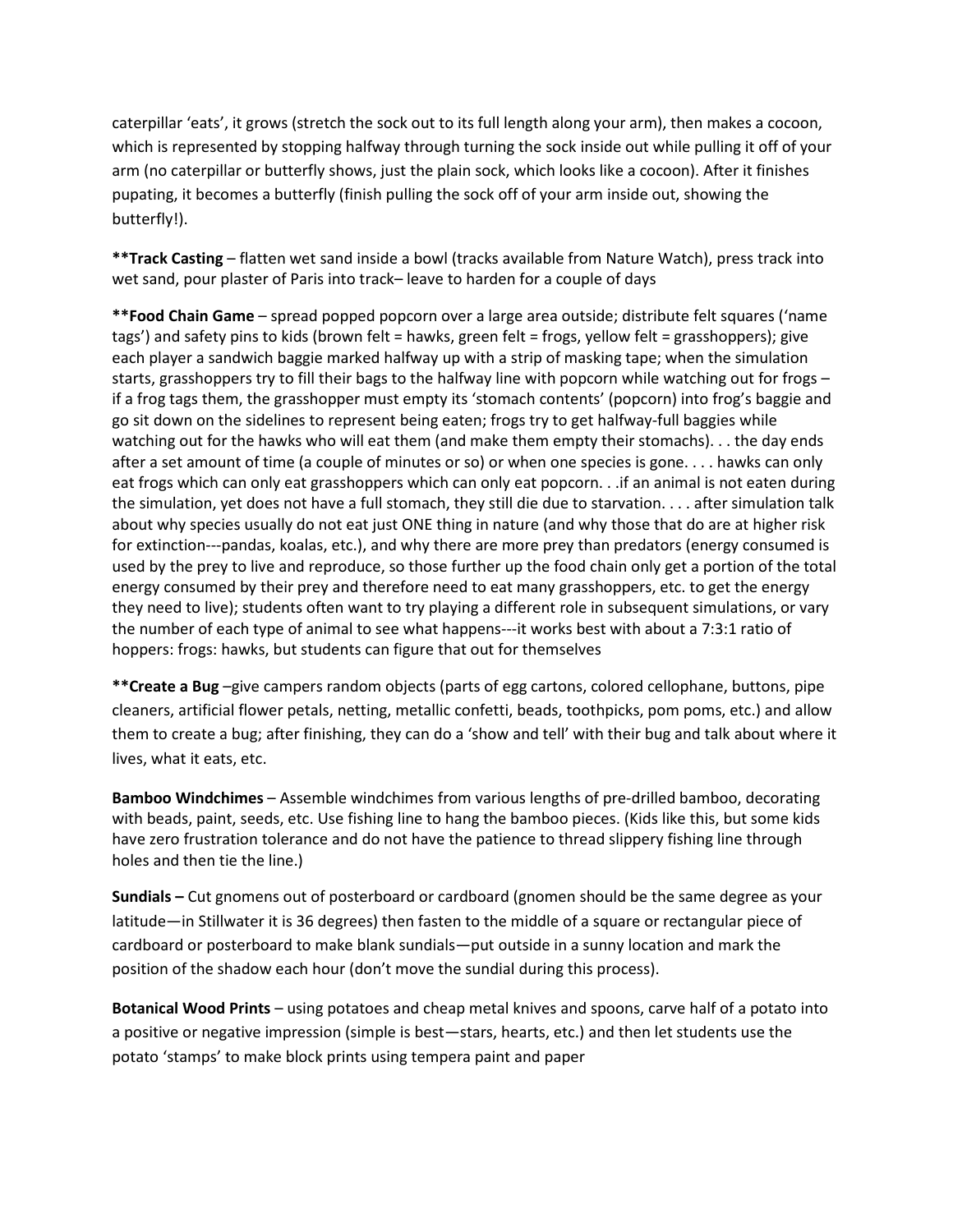**Gardening Obstacle Course –** jump rope with a piece of an old watering hose, carry radishes in a plastic spoon while running around cones, use a trowel to roll a potato 20 yards, carry water to a bucket using only a sponge, crawl through a 'worm' tunnel, rake a lettuce head through cones, potato shotput, etc.

**\*\*Nutty Investigations** (NOISY) – drop soup cans with pennies inside through a 2' long (4" diameter) PVC pipe to try and break nuts and/or seeds (in their shells) open; keep track of how many pennies it takes to break open walnuts, peanuts, pistachios (should be zero), acorns, cacao, pecans, etc. (peach pits take a lot of pennies!!!); make sure the students repeat several times with each type of nut or seed, and compare across groups; reiterate the importance of keeping the trials 'fair' by using the same length of PVC pipe, counting all of the pennies, not slamming the soup cans down the tube, etc.; have the students make a chart of the results (with averages over multiple trials, depending upon the age of the kids)

### **Alien Classification** – students cut out 'critter cards' (total = 24) on

[http://www.microbeworld.org/index.php?option=com\\_content&view=article&id=344&Itemid=212](http://www.microbeworld.org/index.php?option=com_content&view=article&id=344&Itemid=212) and make their own dichotomous key to learn how scientists classify living organisms; I like this particular classification 'critter' because there are no preconceived notions about how they 'should' be classified; I like to have students do this activity in pairs (more than two get into too many disagreements about how it should be done) (Another version of classification is in the Junior Master Gardener Basic Curriculum and is called "Linnaeus' World Wide Names" p. 142-143)

**\*\*Make a salad box** (modified from http://extension.umd.edu/growit/food-gardening-101/step-1-buildsalad-box%E2%84%A2)

Supplies needed per box:  $1''$  x 4" x 4' long pine board, (8)  $15/8''$  gold screws, 40" of  $5/16''$  rope,  $1'$  x  $1'$ of ¼" hardware cloth, 4' of duct tape, staples (for wood), sandpaper, newspaper, potting media, seeds or seedlings, paint

Tools needed: staple gun, saw, tinsnips, scissors, drill, screwdriver

Directions: Use tin snips to cut a 1' x 1' section of hardware cloth. Fold duct tape around all edges of hardware cloth to prevent pokes/snags. Cut pine board into (4) 1' pieces. Drill 5/16" holes at the 4" and 8" points in the center of *two* of the boards. These holes will be where the rope goes through for the handles. Drill two pilot holes in one end of each board for the screws that will hold all the boards together. Use the gold screws to screw the box together, making sure that the two pieces with holes for the handles are opposite each other. Cut the rope into two 20" lengths, and thread each piece through the holes in one of the boards, knotting the rope on the inside of the box (now you have handles). Use the sandpaper to remove any splinters. Staple the hardware cloth to the bottom of the box (this allows drainage). Paint the box if desired. Put newspaper inside the box to prevent any potting media from falling through, then fill with potting media and plant lettuce, flowers, or anything else you desire in your mobile salad box! (Note: A 64 quart bag of potting media fills 18 of these boxes about halfway full.)

| Cost:                                     |                   | Per Box |
|-------------------------------------------|-------------------|---------|
| 1# box of gold screws (makes 22-25 boxes) | S <sub>5.94</sub> | 0.27    |
| $1''$ x 4" x 8' pine board                | \$4.38/each       | 2.19    |
| 50' of rope                               | \$5.18            | 0.35    |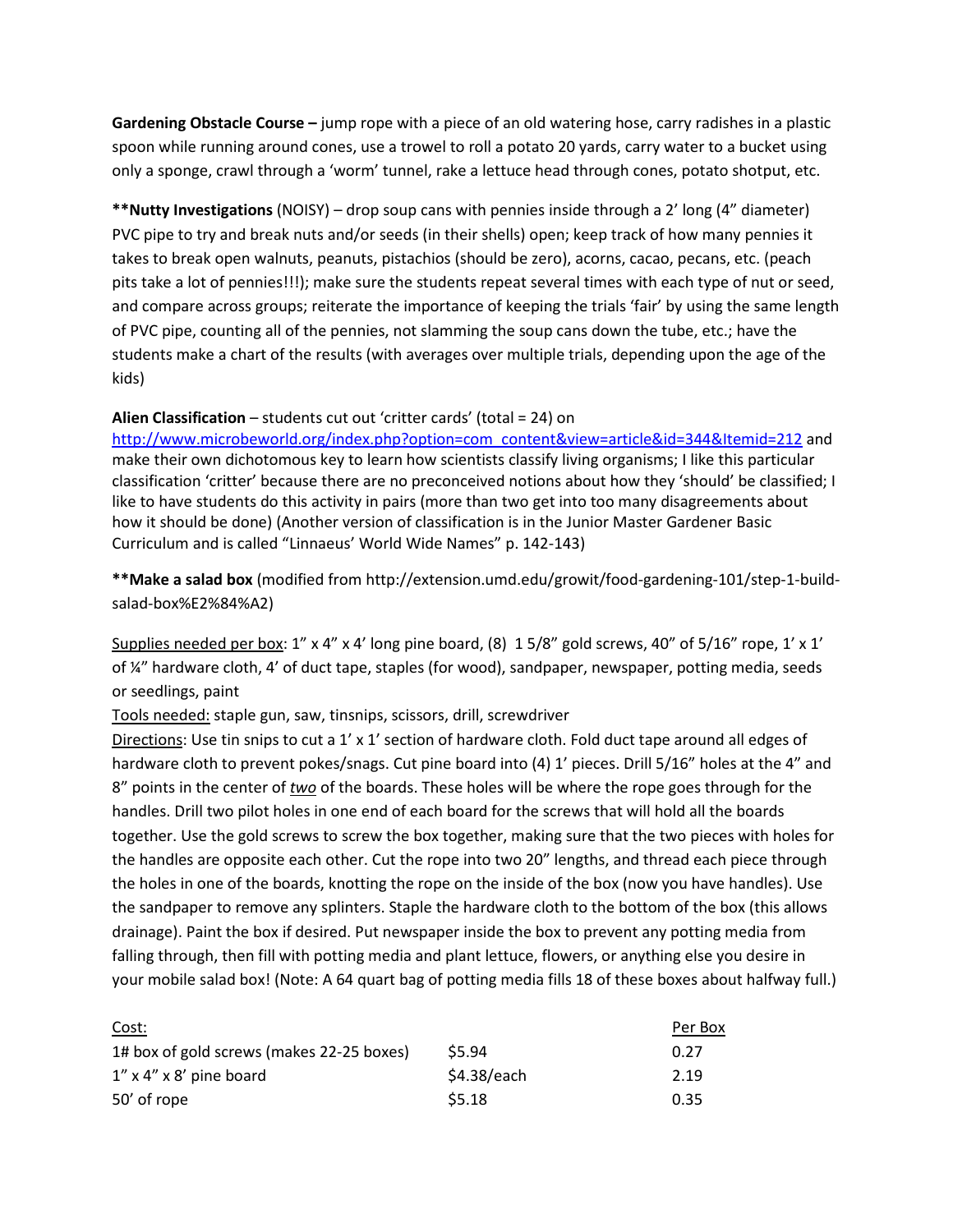| 36" hardware cloth x 10' | \$17.97 | 0.60   |
|--------------------------|---------|--------|
| 20 yd. duct tape         | \$3.37  | 0.22   |
|                          |         | \$3.63 |

**\*\* Nature Weaving -** Have kids gather sticks ~ 18-24" long (four sticks each—to make a 'frame'). Tie about 20 pieces of yarn (earth tones look best) so that they make a vertical connection between the top and bottom sticks. About 2' pieces of yarn work well. Weave collected plant materials (grasses with seedheads, flowers with stems, etc.) between the yarn pieces to make a 'nature' wall hanging.

**\*\* Stepping Stones -** Collect small plastic containers (sandwich-size works well) to serve as molds for the stones. Spray cooking oil inside the containers to make removal of the stone easier. Mix Quikrete and water, then pour into the molds. I mix a batch for each camper. I use a plastic cup, commonly given away by restaurants, to measure the cement (in my cups, I fill to the equivalent of a 16 oz drink). I dump that into a bucket (disposable—like the kind livestock supplements come in) and add about 3 to 4 oz of water (just enough to make the cement mix wet—no standing water---go for the consistency of oatmeal). Then I use a stick or paint stirrer stick to mix the Quikrete and water. After the mix is poured into a mold, tap the mold or use your hand to level and compress the mix. Campers can push decorative stones, glass beads, etc. into the mix while it's wet (no hurry---you probably have 20-30 minutes to work with). To write words, use stone stamps from a craft store, or use popsicle sticks. If water starts working its way to the top of the cement mix, just use a paper towel to dab it off. By the next day the stones should be hard enough to remove from the molds. A 10# bag of Quikrete makes about 5 stones in the size I make.

**\*\*Rainbow Chips** (from LifeLab "back pocket" activities) - Collect paint chips from home improvement stores, Walmart, etc. Give each camper (or pair of campers) one or two color chips, and have them walk around the garden and look for plants or objects that have colors that match the color of their chips.

**\*\*Flower Petal Bookmarks** (from LifeLab's "back pocket" activities) Give each camper about 6" of painter's tape to take with them into the garden. Allow them to collect petals or leaves of whatever colors appeal to them. By taking the tape into the garden, kids will not over-collect. When the tape is full, they are done collecting. Make sure to just have one layer of petals on the tape, not whole flower heads or succulent leaves. Stick the painter's tape onto 2" wide strips of watercolor paper (about 8" long) so that the petals are sandwiched between the tape and paper. Use a rubber mallet to hammer the tape---make sure to get every part of the tape hammered well. When you are done, peel the tape off and look at the colorful art! Punch a hole at one end of the paper and thread yarn through. Now you have a bookmark!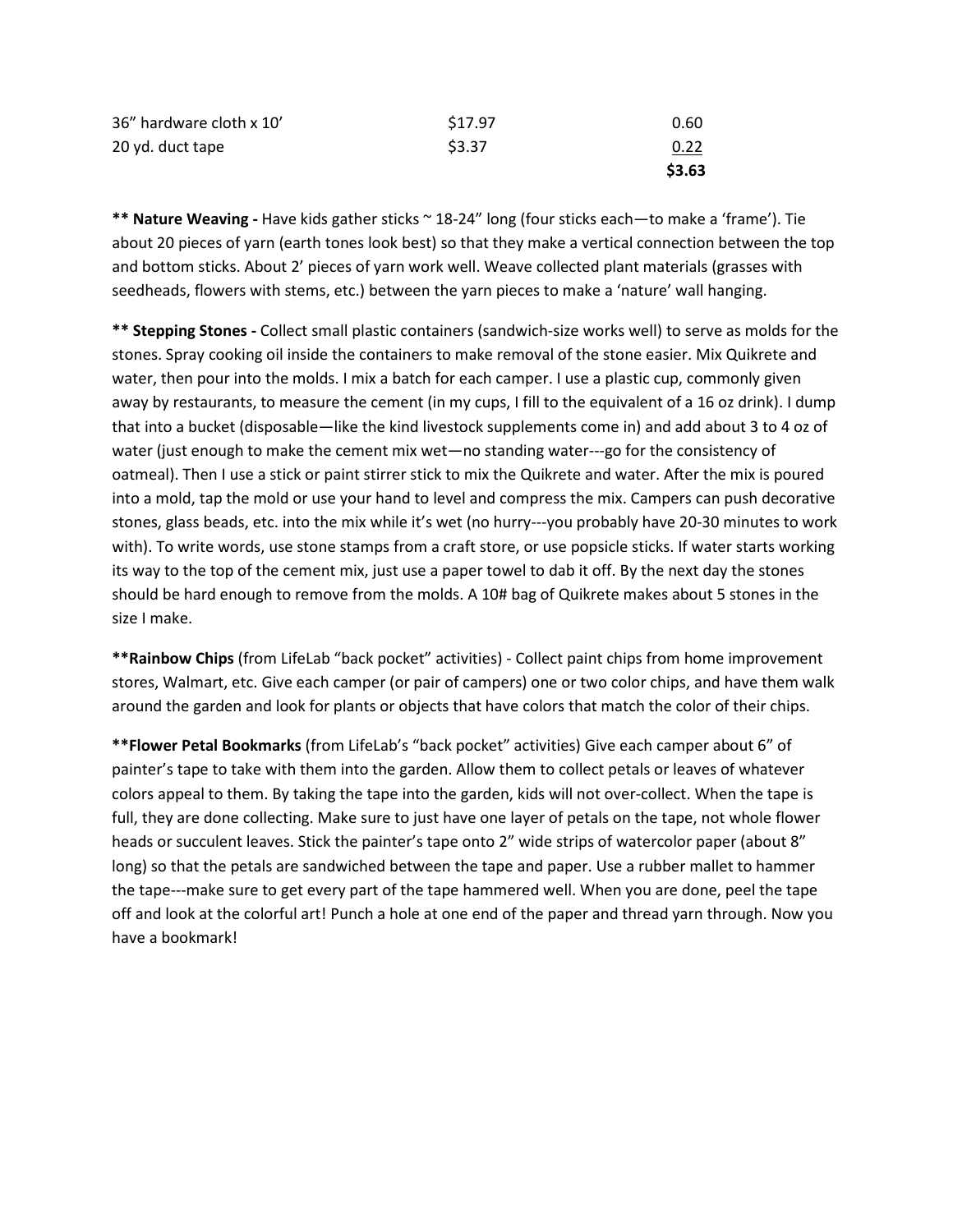### **Healthy Snacks**

**Taste six different types of apples** (many kids have only had red or golden delicious apples, so they will enjoy tasting Granny Smith, Braeburn, Gala, and Fuji apples as well).

**Robust Rainbow** snack (JMG activity)—watermelon, cantaloupe, green grapes, cherries, blueberries, pineapple all mixed into vanilla yogurt

\*\***Symmetry Snacks**—(JMG activity) using graham crackers, yogurt (or peanut butter or icing), raisins, M&Ms, pretzels, marshmallows, shredded carrots, cherry tomatoes, grapes, and other small snack foods, each camper makes an insect model snack. Talk about how insect bodies are symmetrical, so each camper makes an insect that looks symmetrical. Have the kids 'show and tell' their creations before eating them. The kids all love this, and there are a lot of different designs---some kids have graham cracker bodies with food on top, some sandwich their snack foods in between two graham crackers, etc.

\*\***Strip Chips** (JMG activity) – kids use a vegetable peeler to peel strips of sweet potatoes onto a paper plate, then take turns microwaving the strips for about half a minute (salt to taste)

**Magical Fruit Salad** (from JMG's "Health and Nutrition from the Garden") – make this (basically fruit salad in vanilla pudding) while discussing the health benefits of different colors of fruits; try to include all of the colors of the rainbow in the salad (blueberries, strawberries, grapes, etc.). It's 'magical' because you put the pudding mix in with the fruit, but don't tell the kids what it is. Then after you add all the fruit, you pour the milk in for the pudding and as you stir it makes 'magic' (pudding, LOL).

**\*\*Kiwi Rice Cake Teddy Bear Snacks** – make a bear face out of a rice cake, nut or fruit butter, kiwi slices, red and green grapes – from Lana's Fruit and Vegetable Snack Recipes Cookbook (16 simple recipes), available for 19.95 on [http://www.learningzonexpress.com/;](http://www.learningzonexpress.com/)

**Tortillas in a Bag** – recipe from Oklahoma Ag in the Classroom at <http://www.clover.okstate.edu/fourh/aitc/lessons/intermed/tortilla.pdf>

**A Field of Beans** from Oklahoma Ag in the Classroom at

[http://www.clover.okstate.edu/fourh /aitc/lessons/legumes.pdf;](http://www.clover.okstate.edu/fourh%20/aitc/lessons/legumes.pdf) give every pair of students a clear plastic cup and some mung bean and/or alfalfa seeds (from health food store), and have the students draw what the seeds look like on the first square of a piece of paper that has been folded into six sections. Then have them put the seeds in the cup and rinse them with water, and have them draw their cup with seeds in the second section of the paper. Each morning, have the students draw what they see and then rinse the seeds with fresh water each day. After a few days, let the students eat the sprouts (bring crackers and ranch dressing). To help with rinsing and draining, you can rubber band a piece of cheesecloth over the top of the cup.

**Veggie Bagel Face –** from Lana's Fruit and Vegetable Snack Recipes Cookbook; make a funny face on half of a bagel using cream cheese, snap peas, shredded carrots, cherry tomatoes cut in half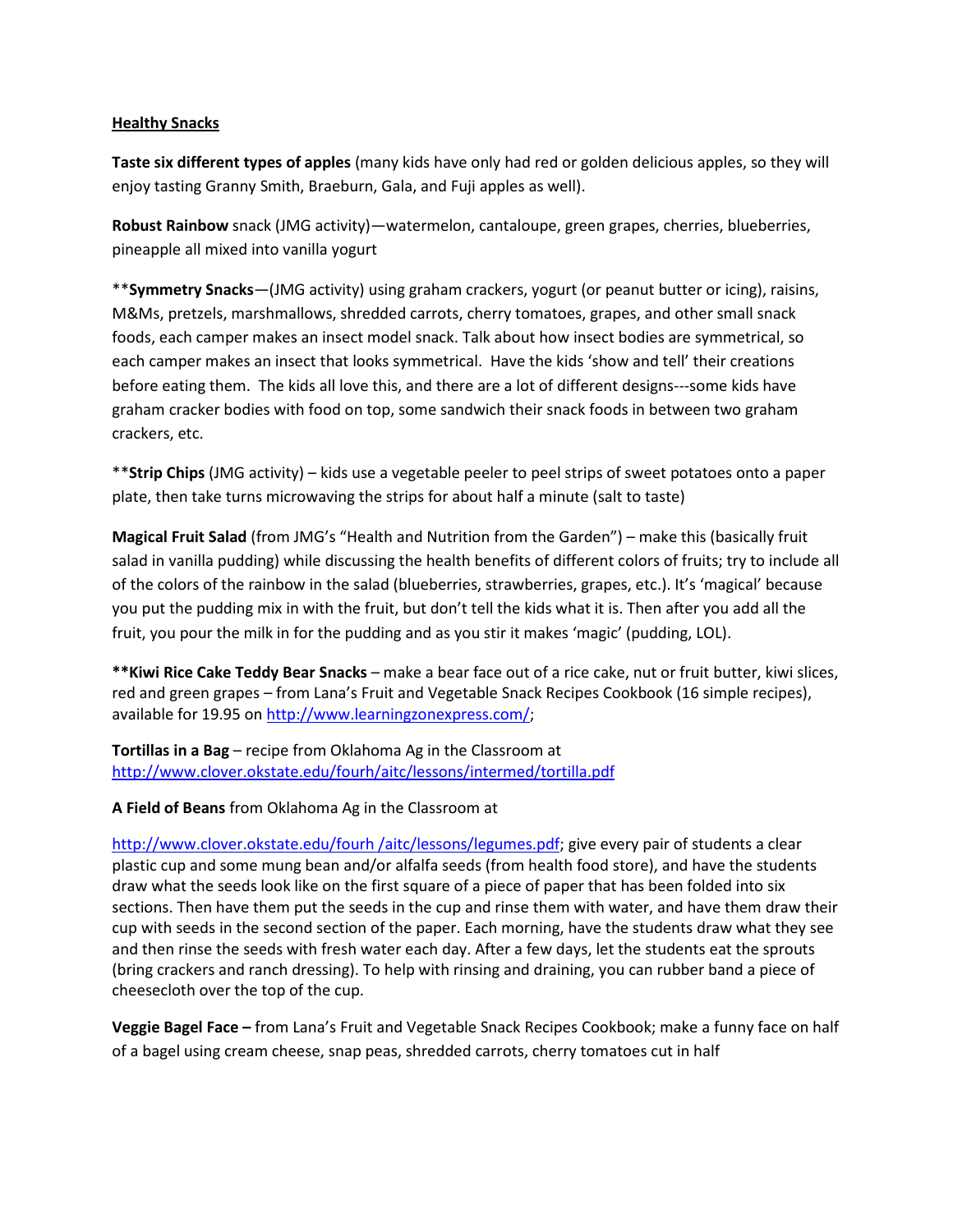**Stoplight Bites** – from Lana's Fruit and Vegetable Snack Recipes Cookbook; use half of a strawberry, a piece of pineapple, and a slice of kiwi to assemble a 'stoplight' on a piece of graham cracker with yogurt

**\*\*Strawberry Mini-Mouse Nibbles—**from Lana's Fruit and Vegetable Snack Recipes Cookbook; using a strawberry, slices of almond, and string cheese, make a mouse on top of a graham cracker topped with yogurt

**Solar Oven S'mores–** make solar ovens following directions at [http://smile.cosi.org/solar-powered](http://smile.cosi.org/solar-powered-cooking.pdf)[cooking.pdf](http://smile.cosi.org/solar-powered-cooking.pdf) and use them to melt s'mores or fill a banana with chocolate and let it melt to make a banana split (add ice cream); it takes a while to cook with a solar oven sometimes—you can make ice cream in a bag while you are waiting! Lesson a[t http://www.clover.okstate.edu/fourh/aitc/lessons/](http://www.clover.okstate.edu/fourh/aitc/lessons/%20extras/recipes/icecream.html)  [extras/recipes/icecream.html.](http://www.clover.okstate.edu/fourh/aitc/lessons/%20extras/recipes/icecream.html) Make sure you use quality plastic bags and that the kids are gentle with them so you don't end up with salt in your ice cream or ice cream on the floor!

# **Gardening Camp Ideas – Harry Potter Theme**

Make wands out of bamboo, cardboard tubes off clothes hangers, stiff aquarium tubing, chopsticks, etc. and fill /decorate with colorful feathers (=phoenix feathers), twisted tinfoil (=hair from unicorn tail), sequins or glitter (=dragon scales), wiggle worms (=metallic pipe cleaners), etc.

Sort campers into houses (Gryffindor, Slytherin, Hufflepuff, Ravenclaw). House colors – Gryffindor is red/gold; Ravenclaw is blue/bronze; Hufflepuff is yellow/black; Slytherin is green/silver.

Put plastic gemstones in each house's Mason jar as rewards for cleaning up, being orderly, etc. The house with the most gems by the end of the day/week/camp gets a special surprise.

### **Snacks:**

Droobles Best Blowing Gum--- bubble gum Bertie Bott's Every Flavor Beans--- jelly beans Dumbledore's Lemon Drops --- lemon drops Owl Pellets--- Chocolate covered peanuts Ten Ton Tongue Taffy ---Salt Water Taffy Whizzing Worms -- gummy worms Witches Teeth-- Candy Corn Rattlesnake ---- beef jerky Dried Fruit Flies ---- golden raisins Lizard Eggs ----- blueberries Warthog Ears ---- blue nacho chips Fried Grasshoppers ---- fried onion toppers

# **CLASSES –**

# **Ancient Runes**

Make "quill" pens using big feathers; write your name in runes (see below):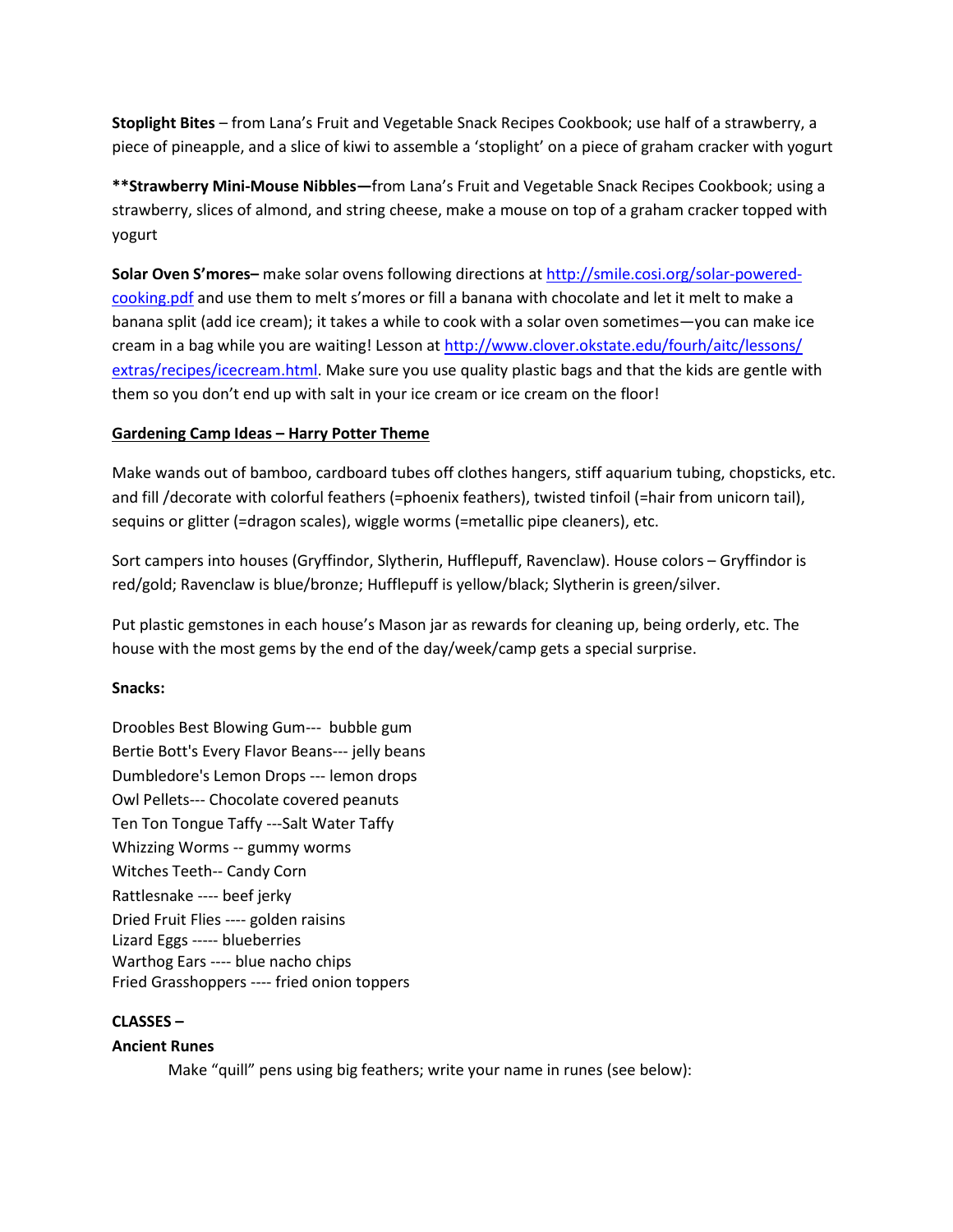

#### **Arithmancy**

Make Harry Potter coins (galleons, etc.) with fimo clay (leave a hole to make a necklace)

#### **Care of Magical Creatures**

Catnip-filled stuffed mice cat toys Homemade dog treats – recipes online Owl or cat beaded safety-pin jewelry with seed beads and safety pins:



### **Charms / Spells**

Create your own spells, write them down in a book you make out of paper with construction paper cover and held together with a stick and rubber bands or tied together with yarn, etc.

### **Defense Against the Dark Arts**

Muggle version of quidditch – rules online (they have college quidditch teams!)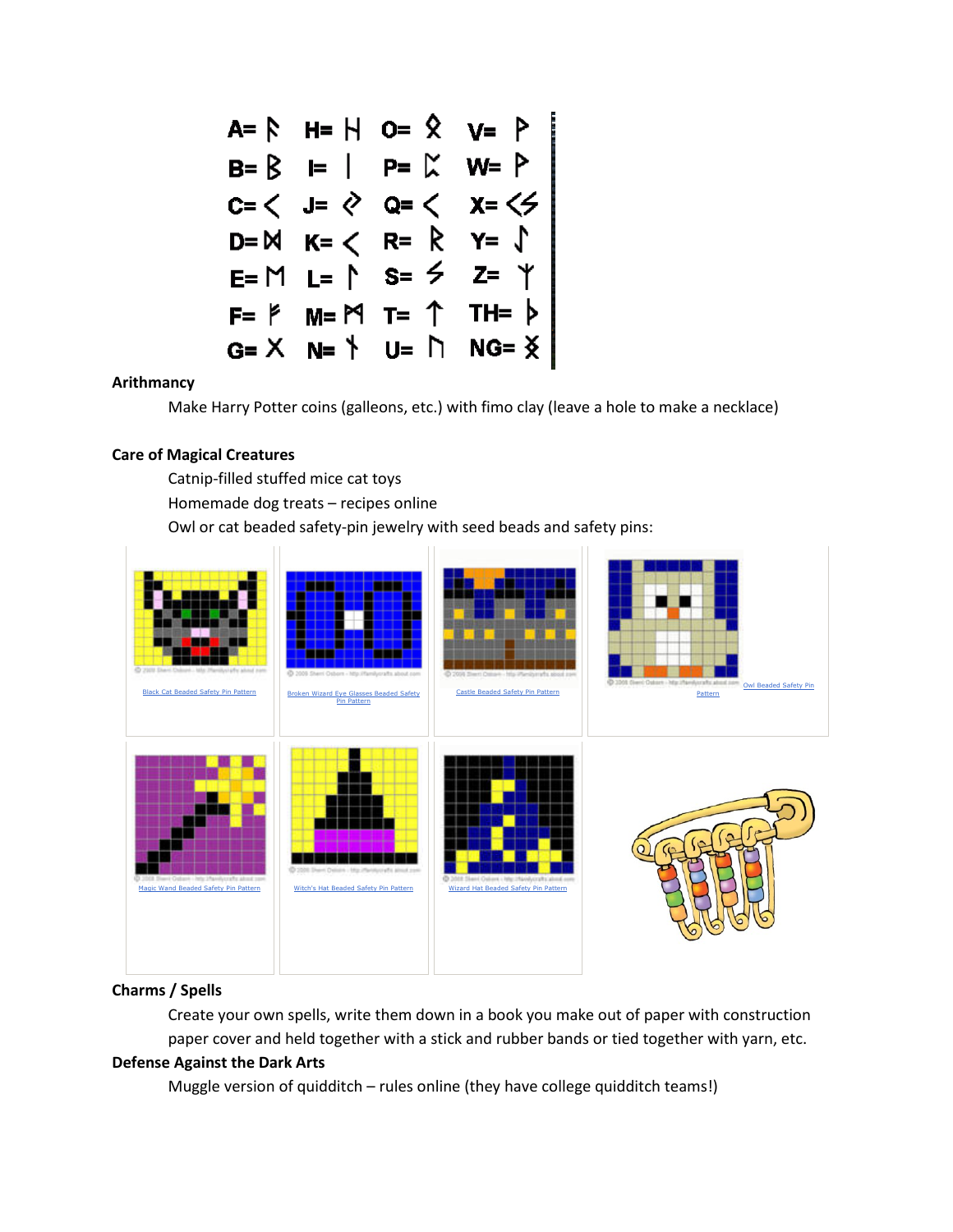#### **Divination**

Read tea leaves (or read mint leaves floating in iced tea?) or some variation—let the kids say what they see and what they think it means:



Make crystal balls (baby food jars with mushroom shaped wad of polymer clay attached to underside of lid, covered in glitter; fill with water with a few drops of glycerin and some more glitter). Some fortunes. . . .

- 1. A Basilisk (snake like monster) will escape and hide in your plumbing. Beware long baths.
- 2. Congratulations! You will be drafted as the next Seeker for the Gryffindor Quidditch team.
- 3. Oh no! Due to a Transfiguration error, you will spend several weeks as a pumpkin.
- 4. Way to go! During Astronomy class, you will discover a new planet which will be named for you.
- 5. Watch out! You will be stampeded by a herd of raging Hippogriffs.
- 6. You will fall in love with a Centaur and move to a tree house in the Forbidden Forest
- 7. The Weasley brothers will hire you to test their new joke shop products. You will never be the same!
- 8. You will live a very long life, but as a werewolf. Beware of full moons!

#### **Herbology**

Decorate clay pots with glitter, stickers, paint, gems, etc.

Propagate snake plants and spider plants.

- Sprout seeds in test tubes half-filled with different colors of crystal gel (food coloring) in layers.
- Dig up ginger root 'mandrakes' with faces drawn on them, while wearing earmuffs (mandrakes scream).

Harvest Bubotuber pus (break open an *Aloe vera* plant).

Hydrate a resurrection plant.

Propagate a plant that needs rooting hormone and give the powder a magical name.

#### **Potions**

Make butterbeer – many recipes online (or stir caramel ice cream topping into ginger ale or cream soda).

#### **Transfiguration**

**-**Make and read messages with invisible ink (**ink** is ¼ c. water, 1 t. cornstarch, cooked 3 minutes and applied with a toothpick; **revealing solution** is ¼ c. water with 10 drops iodine) -Make shrinky dink keychains/zipper pulls.

-Weave bookmarks in house colors using straws.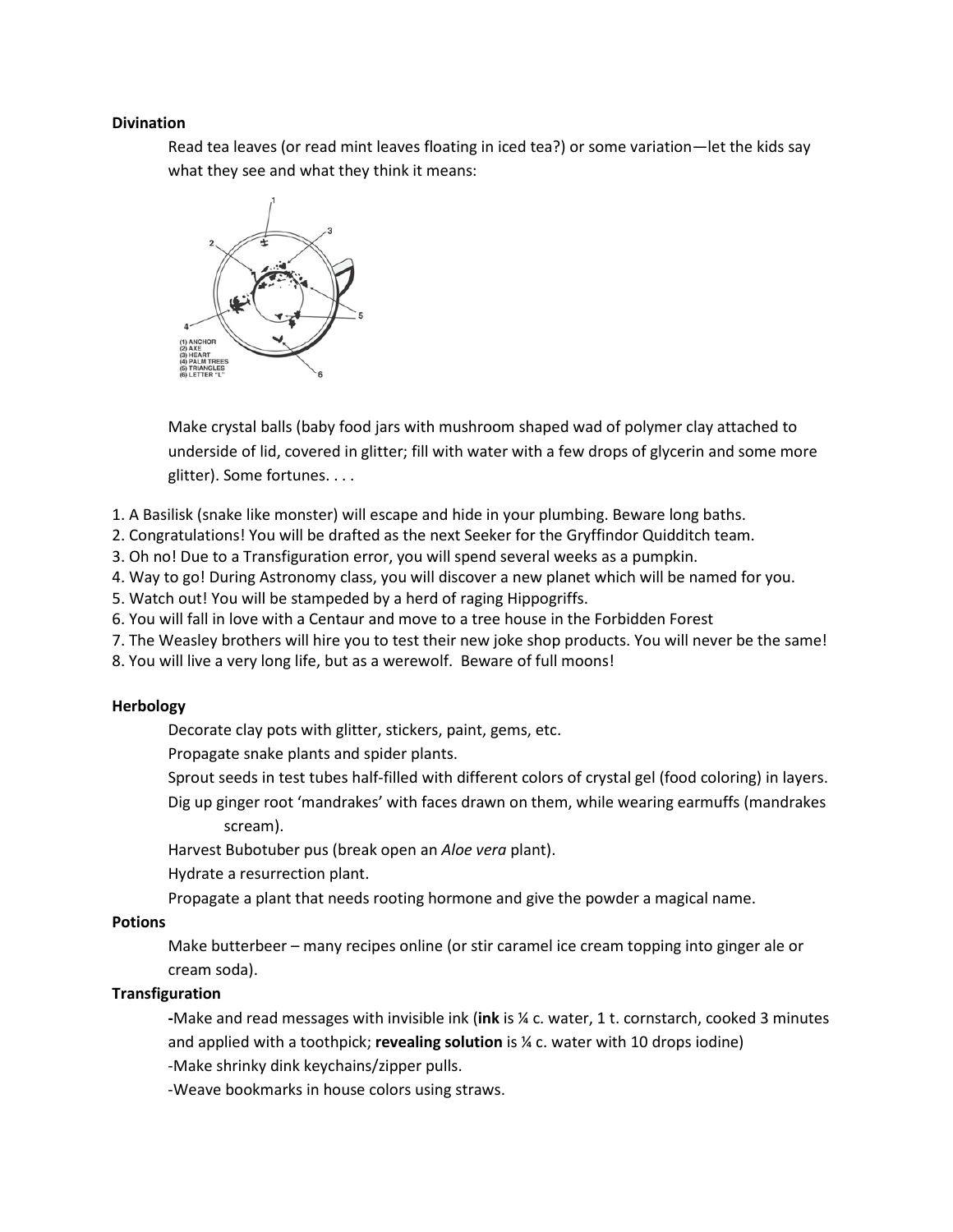**Gardening Camp Ideas – Passport Theme** - do activities involving foods and customs and/or famous people from a variety of countries; make a 'passport' that kids can get stamped or stickered each day

**\*\*Italy\*\* Be Michelangelo** -- Tape pictures (of the Mona Lisa or similar) under tables and let kids color them while laying on their backs like Michelangelo.

**Make cat toys** -- Catnip's Latin name is Nepeta cataria, "Nepeta" being derived from the Etruruan city of Neptic where the plant was mainly grown. Get a box of catnip from a supermarket or pet store and divide it among the campers. Give each camper two socks (the smaller the better) and some stuffing (from the fabrics department). The campers stuff one sock with stuffing and some catnip (a teaspoon works well), then tie the sock closed and stuff it all into a second sock, which can be tied or knotted closed and donated to a cat shelter.

**Create a Leaning Tower of Pasta** – using dry spaghetti and mini-marshmallows, see which team of campers can build the tallest, craziest, or strongest structure (use ping pong balls, golf balls, baseballs, softballs, soccer balls, and maybe a bowling ball to test for weight support).

**\*\*England\*\*** ---- this is where terrariums originated as "Wardian cases", as a Dr. Ward, who loved his ferns, had to come up with something to protect them from the polluted English air

**Make mini-terrariums** – take Mason jars and have the campers collect moss, lichens, small stones and twigs, etc. and design a miniature terrarium

**\*\*Greece\*\* Leaf crowns** – collect fake leaves, or pull apart strands of fake ivy. Use floral tape to attach each leaf to a floral wire fitted to each camper's head (gold leaves are really fun) and voila! Leaf crown!

**Grapes** – (originally from the country of Georgia, Phoenicians took grapevines to Greece around 1000 BC); Recline on pillows on the floor and eat bunches of grapes for a snack!

**Mosaics** – use 15-bean soup mix, confetti, or other multi-colored objects to create mosaics on scrap pieces of cardboard.

**\*\*Indonesia\*\*** --- cloves originated in Indonesia, oranges probably originated in Asia

**Pomanders** – push dried cloves into an orange in a pattern. You can roll the orange (which will be sticky after inserting cloves) in a mix of spices such as cinnamon, allspice, and nutmeg and tie a ribbon around it if you wish—after air drying, the pomander should last several years and keep a drawer or closet smelling fresh

**\*\*Mexico\*\* Cacao** – discuss the history and harvest of cacao, and how it's made into chocolate. Go get some cacao seeds from a health food store and let the campers each try one (they are BITTER!!).

**Rainsticks – (**the Aztecs made rainsticks by drying cactus, pulling the spines, and hammering the spines back into the cactus, then filling with small stones); push pins or nails or toothpicks through a cardboard tube and put a handful of beans or rice inside before taping the ends closed, then decorate your rainstick (I got a carpet roll tube and we made the world's largest rainstick at camp!!!).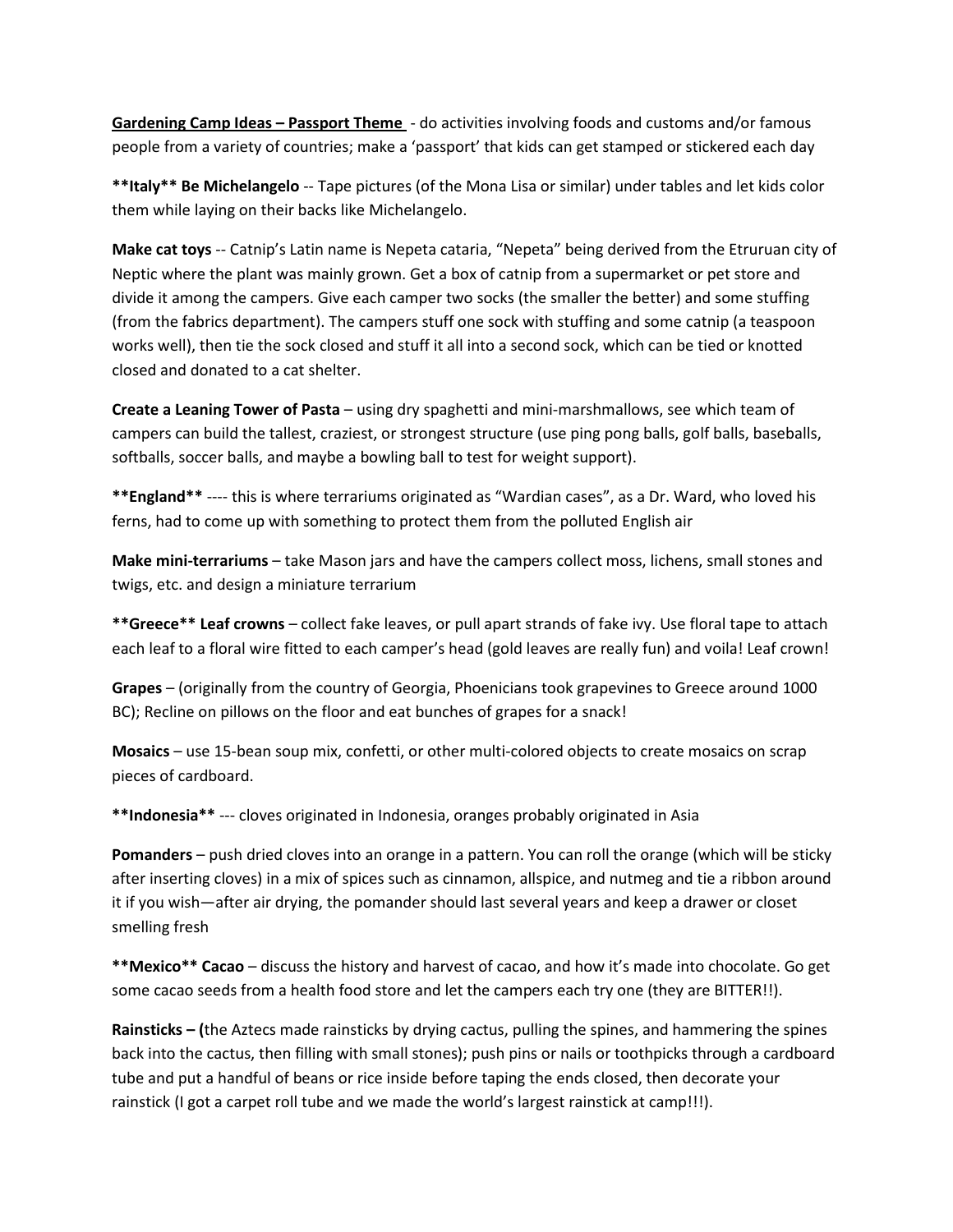**\*\*Egypt\*\*** Papyrus – if you have a papyrus plant, you can pound out your own paper (or at least show the campers what papyrus plants look like); make your own 'papyrus' by crumpling and uncrumpling a brown paper sack, cut open to lay flat. Let campers use hieroglyphics (many online alphabets) to write their names and make bookmarks, or punch a hole and let them make little hieroglyphic papyrus necklace pendants

## **Killing Time before parents arrive, after cleanup, etc.**

**Food J-I-N-G-O** (available on amazon.com for \$15)

**Coloring pages** of insects, fruit, or trees copied from Enviroscapes: Color Your Imagination Wild! (2000, MindWare, ISBN 1-892069-21-0)

### **Just for Fun Games**

☺Mosquito Tag – The staff tags students with shortened pool noodles. When tagged, kids must freeze. Someone can unfreeze them by shouting the name of a bug spray (D-Con, Off, etc.) and tagging them again.

☺Octopus Relay – Each team sends eight players at a time who hold on to a hula-hoop with one hand. Eight buckets are scattered around the area with three tennis balls in each (one per team). Each group must go to each bucket and have one person pick up a ball (one person per bucket) until all eight have a ball. Team must circle around a cone and then return the balls to the buckets in the same manner. ☺Missile Attack – Give each player a straw and 5 cotton swabs. They try to shoot missiles (cotton swabs) to a bucket by blowing into the straw.

☺Scream Race – Take a deep breath and exhale, saying a loud "aaahhh" as you run. Run as far as you can. Stop when you stop for breath.

☺Flour Tag – Put a cup of flour in an old sock and tie a knot to keep the flour contained. Players use the sock to tag other players, leaving flour marks on their shirts (dark shirts show flour the best). The one with the fewest flour marks wins.

### **Games to help the kids cool off on a hot day**

Leaking Relay – Drill holes in coffee cans or small buckets. Players fill with water and carry above their heads to an empty bucket. They dump remaining contents and run back to start.

Cold Potato – The group stands in a circle and tosses a water balloon across the circle. Out if drop balloon.

Soap Shrink – Divide into 2 or 3 player teams. Give each a bar of soap (hotel samples work well) and a bucket of water. Teams wash hands to shrink the soap. If the bar breaks, they are disqualified. Call time after five minutes. Smallest bar wins.

Obstacle Course – Set up an up, over, around and through obstacle course that players must complete carrying a cup of water. Dump cup contents in bucket at end of course.

Ice Cube Melt – Melt in hands. Fastest to melt ice cube wins.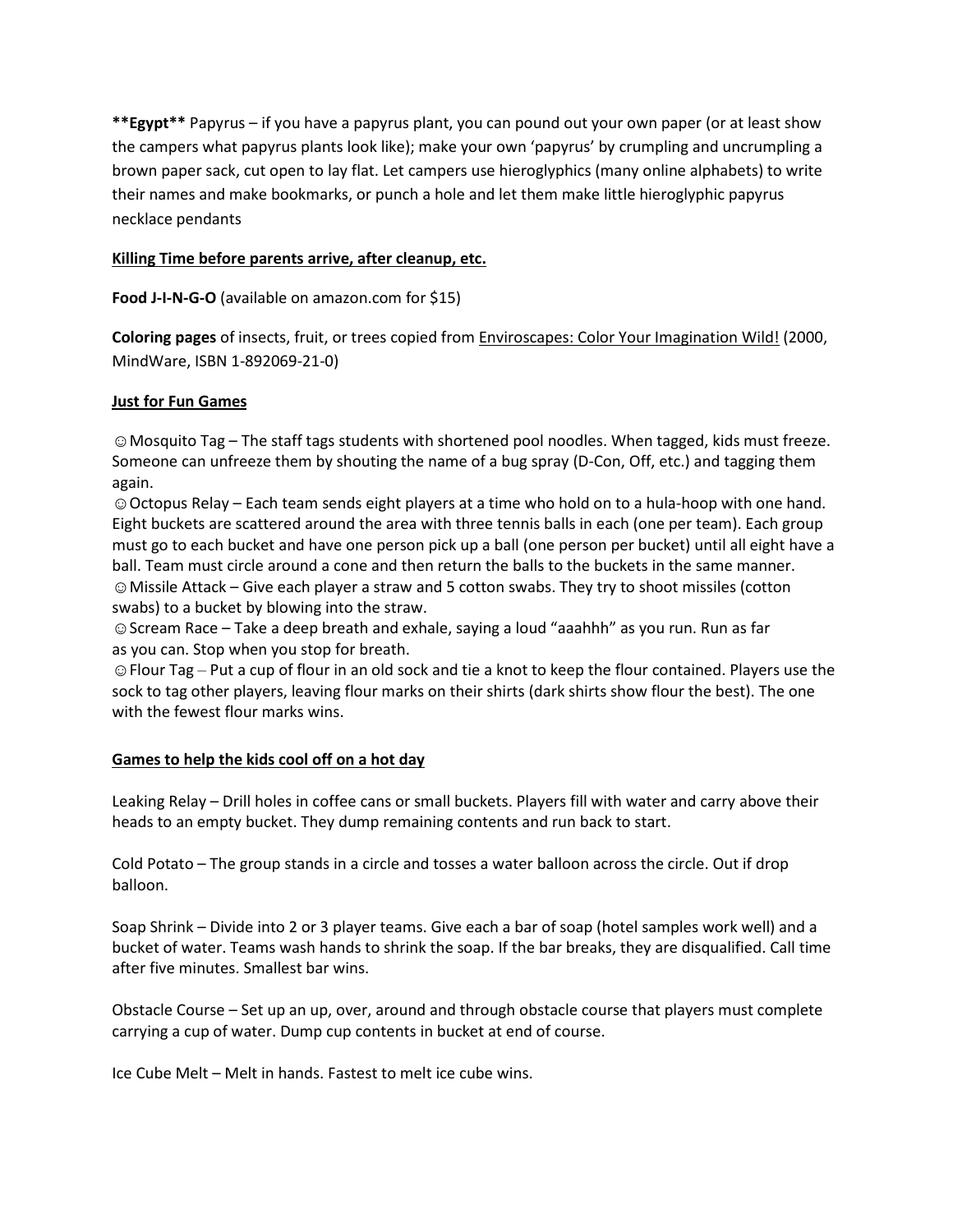Feet Freeze – Using a bucket or pool with ice cubes, players retrieve marbles with their toes and drop in buckets.

### **Wrapping Up:**

**\*\*Know and Show Sombrero** (JMG activity) – use newspaper, packing tape, and various craft items to make hats for each child; decorated by the child to show what they learned over the week, what they liked the most, etc. After the sombreros are made, let the campers 'show and tell'

**\*\*Decorate a puzzle piece** –Each camper decorates a puzzle piece with a scene representing their favorite aspect of camp (puzzle pieces ordered from [www.compozapuzzle.com;](http://www.compozapuzzle.com/) we used the blank community puzzle, which comes with 48 pieces of various sizes and costs \$10.99). Now the camp has an interesting piece of art made from happy memories!

# **Resources:**

Aardvark paper straws:<http://www.aardvarkstraws.com/> (Giant, 10.5" (Unwrapped) straws for extra tall shakes and smoothies, 10.5" long with a diameter of .292". Box: \$27.00 (350 qty.)).

Consolidated Plastic[s http://www.consolidatedplastics.com/Poly-Cons-With-Attached-Lid-C257.aspx](http://www.consolidatedplastics.com/Poly-Cons-With-Attached-Lid-C257.aspx) (for suck-a-bug containers--get the clear ones 2" diameter, 1.5" high--\$58.17 per 100; for lip gloss get the white ones, 1.5" diameter, 0.5" high, \$32.25 per 100)

Educational Innovations <http://www.teachersource.com/>(UV beads)

Junior Master Gardener program [http://www.jmgkids.us](http://www.jmgkids.us/)

Junior Plant Scientist program (free, but must create an account[\) http://jrplantscientist.ath.cx](http://jrplantscientist.ath.cx/)

[http://www.compozapuzzle.com](http://www.compozapuzzle.com/) (blank jigsaw puzzles)

Maggots: [http://knutsonlivebait.com/extrabright\\_maggots.html](http://knutsonlivebait.com/extrabright_maggots.html) (\$8 plus s/h for 500 maggots) or try your local bait store---fisherman use these, especially for ice fishing---maggots come in a rainbow of colors! Als[o http://www.vadosbait.com/index.php/bait-store/maggots/maggots-1000-411.html](http://www.vadosbait.com/index.php/bait-store/maggots/maggots-1000-411.html) (\$9 plus s/h for 1000 maggots)

Nature Watch<http://www.nature-watch.com/> (leaf and flower rubbing plates)

Oriental Trading Company [www.orientaltrading.com](http://www.orientaltrading.com/) (color your own flower pots)

Science Ki[t www.sciencekit.com](http://www.sciencekit.com/) (build a flowering plant model kit)

### **References:**

Cornell, Joseph. Sharing Nature with Children. 1978 (updated 1998). DAWN Publications. ISBN 1-8832220-73-4